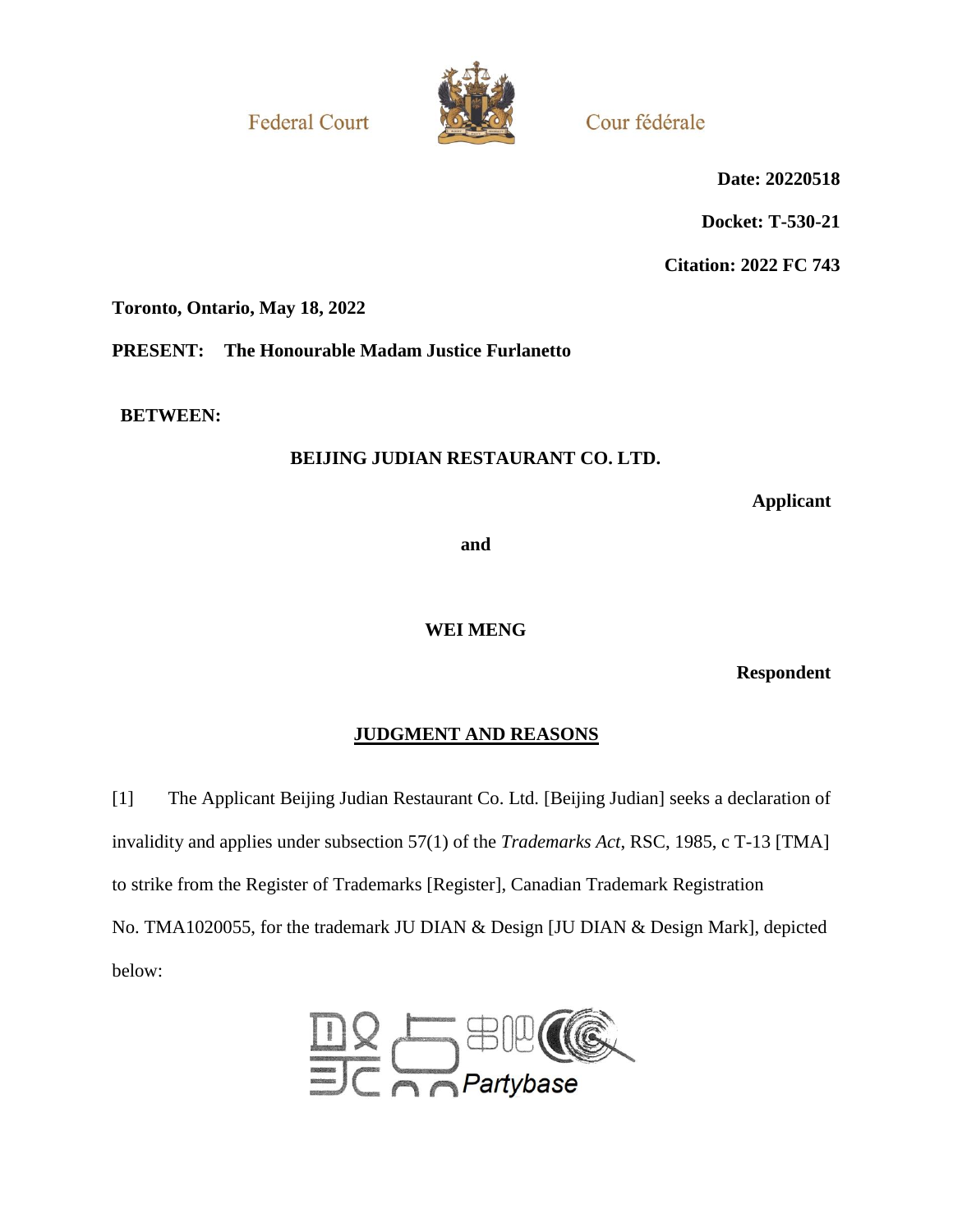[2] The JU DIAN & Design Mark was registered to the individual Respondent, Wei Meng, on August 25, 2019 for use in association with "restaurant services; take-out restaurant services" and "beer".

[3] The Applicant owns and operates two restaurants in British Columbia [BC] and a series of well-known restaurants in China, through which it has used a family of Ju Dian character trademarks, including in China, one identical to the JU DIAN & Design Mark. It asserts that the Respondent has not used the JU DIAN & Design Mark and only registered the mark with the intention of trying to sell the registration to the Applicant or otherwise interfere with, or profit from, the Applicant's business and reputation. The Applicant asserts that the Respondent similarly applied to register the marks of other well-known Chinese restaurants with the same intention.

[4] The Applicant contends that the JU DIAN & Design Mark is invalid because it was obtained in bad faith, contrary to s. 18(1)(e) of the TMA. Alternatively, it asserts that the mark is invalid under ss. 18(1)(b) and/or 18(1)(d) of the TMA. The Applicant also requests a declaration that the Respondent's actions constitute passing off under s. 7(b) of the TMA and at common law. It seeks an injunction and damages in association with its passing off allegation and exemplary damages in association with its allegation of invalidity based on bad faith.

[5] For the reasons set out below, I find that the registration for the JU DIAN & Design Mark is invalid and should be expunged from the Register, but that there is no basis for an award of an injunction and damages.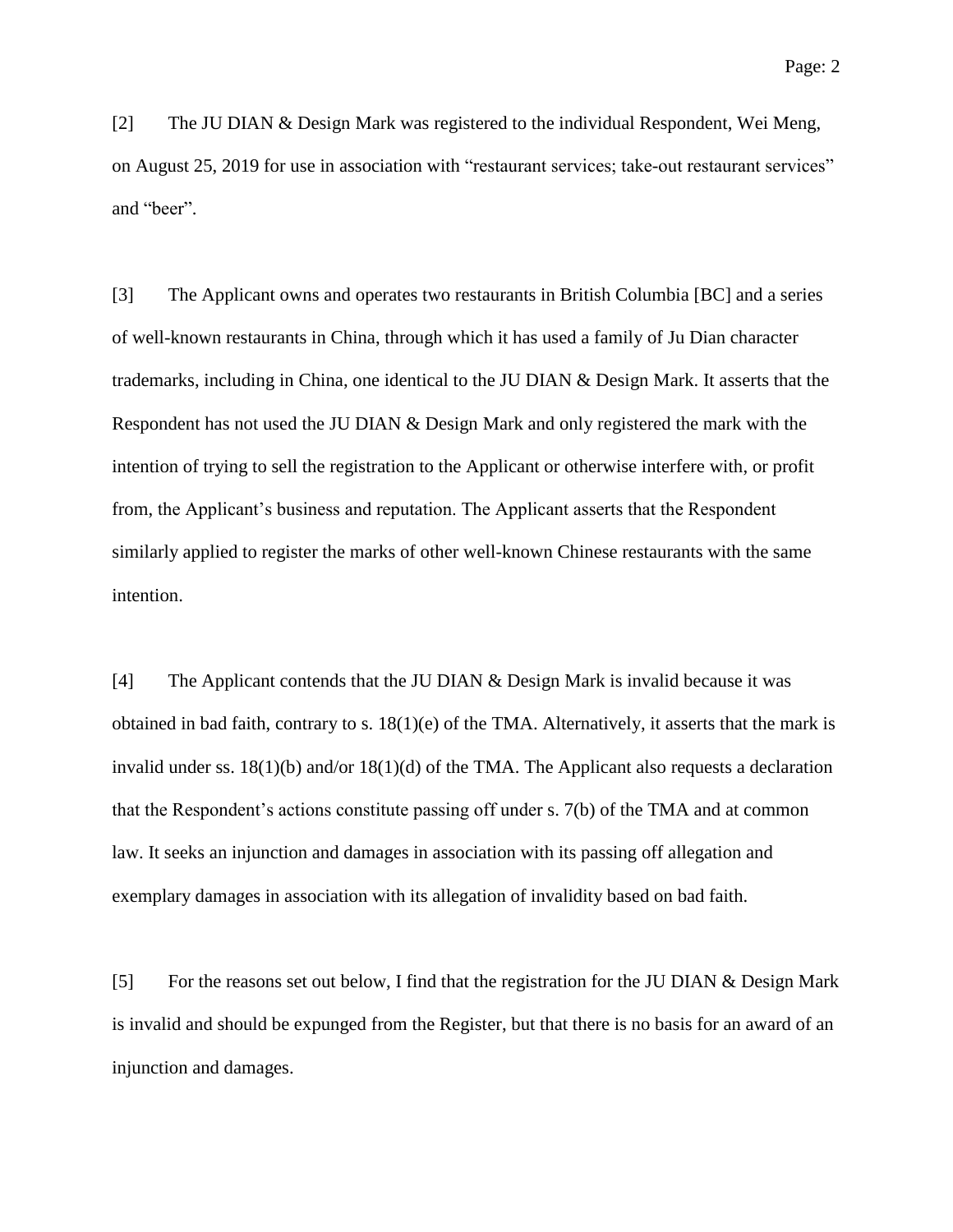### I. Background

[6] The only evidence before the Court is the evidence filed by the Applicant. As there were no cross-examinations, this evidence is uncontradicted.

[7] The evidence includes two affidavits: 1) an affidavit of Jiantao Zou, [Zou Affidavit], Co-Founder and General Manager of Beijing Judian, which was affirmed on March 15, 2021; and 2) an affidavit of Lai Lam Sing [Sing Affidavit], a consultant for Beijing Judian and an employee of The Meat Up Restaurant Ltd., an indirect subsidiary of Beijing Judian, which operates the Beijing Judian restaurant in Vancouver. The Sing Affidavit was affirmed on March 16, 2021.

[8] Although the Respondent filed a Notice of Appearance, he did not file any further documents in the proceeding, nor did he attend the hearing of the application.

[9] A summary of the facts established by the Applicant's evidence is set out below.

#### A. *The Applicant's trademarks*

[10] Since 2005, Beijing Judian has operated a chain of barbeque bar restaurants in China that use one or more trademarks from those depicted below that incorporate the Ju Dian characters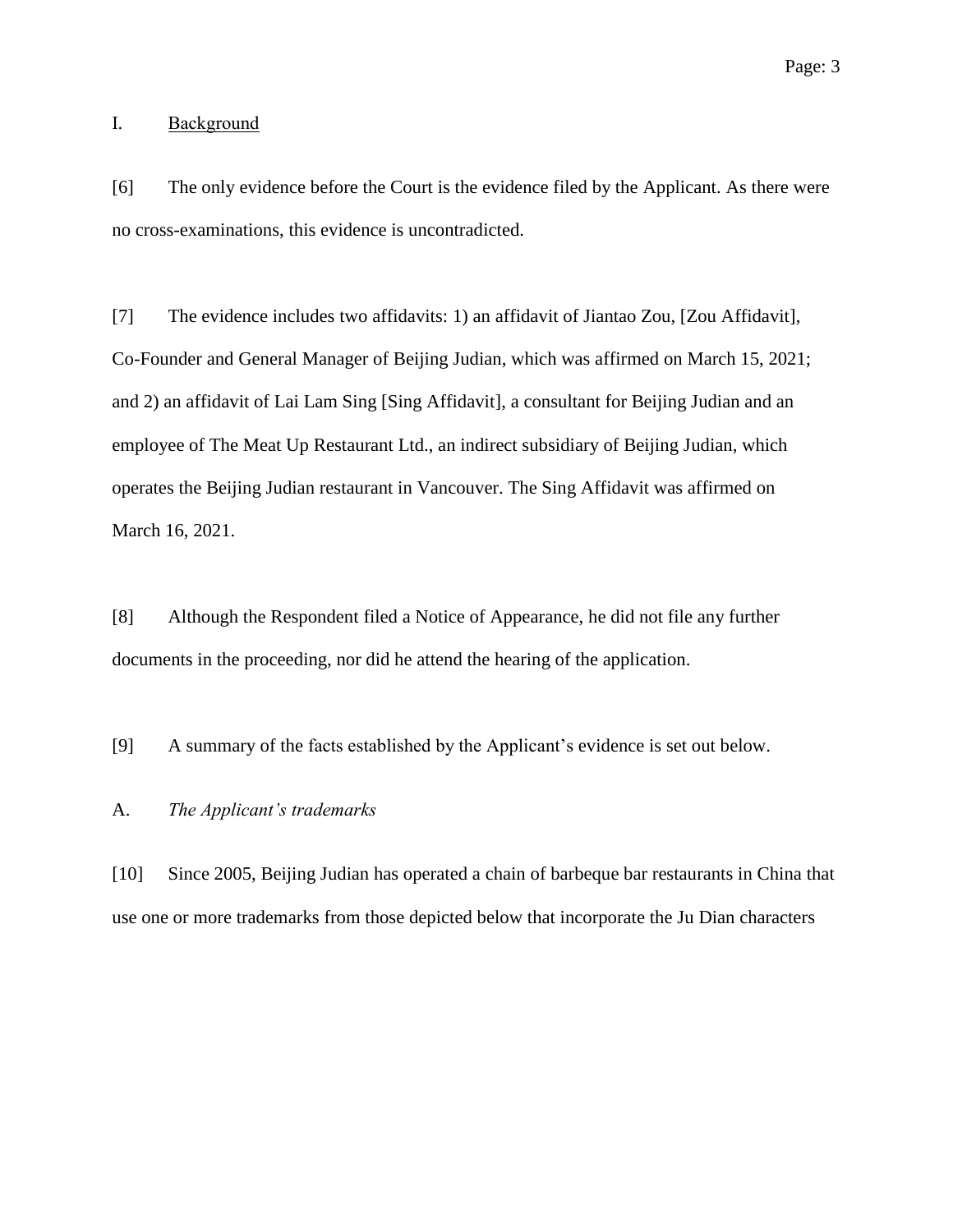**聚点串吧** in written and design form, an English stylized character design for the word "Partybase" and/or a circles design [JU DIAN Trademarks].

聚点串吧



Chinese JU DIAN Characters Mark (jù diăn chuàn bā)

Chinese JU DIAN Characters Design Mark

Stylized English language "Partybase" mark

Circles Design Mark

Combination Mark



[11] As of June 2020, Beijing Judian had close to 40 restaurants in China operated by the Applicant or a subsidiary operating under the Applicant's control.

[12] The Beijing Judian restaurants are well-known in China and served over 5,750,000 customers between 2011 and 2019. The JU DIAN Trademarks are heavily used to promote Beijing Julian's restaurant services through various media, including publications, billboards, social media, pop-up shops, video advertisements, review sites and online blogs. Beijing Judian's restaurant services feature the JU DIAN Trademarks on signage at subway stations, receiving significant throughput and exposure; and on billboards in office buildings and residential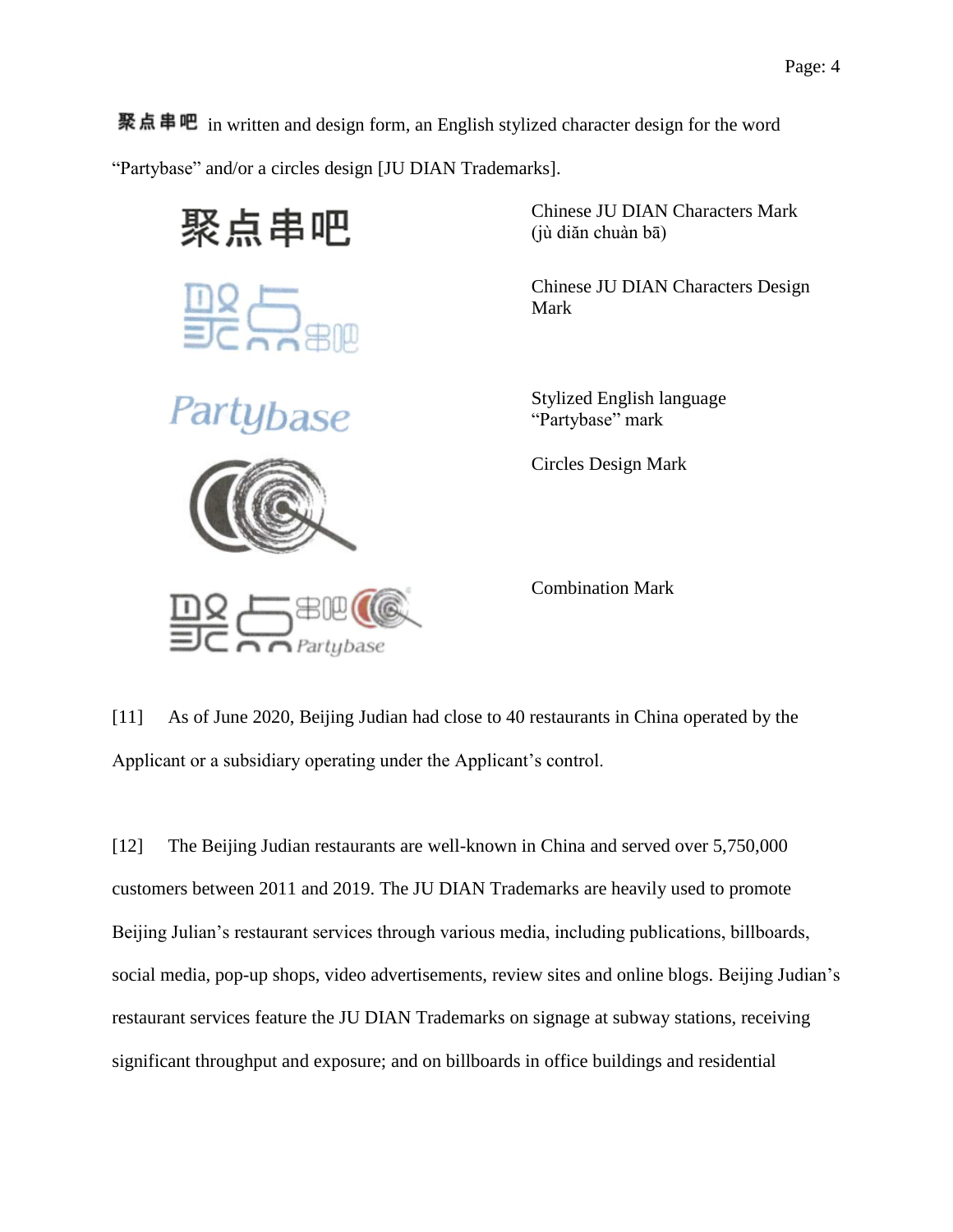communities. The Zou Affidavit provides a number of examples of the vast and extensive use of the JU DIAN Trademarks in association with Beijing Judian's restaurants in China.

[13] Since 2011 and 2013 respectively, Beijing Judian has also used the JU DIAN Trademarks in association with its social media accounts on Weibo and WeChat to promote and advertise its restaurant services to the Chinese population inside and outside China.

### B. *The Canadian restaurants*

[14] In 2015, the Applicant began investigating bringing its chain of restaurants into Canada. The Applicant chose the Metro Vancouver and Toronto regions given the large population of Chinese Canadians in these areas who it considered would be familiar with the Beijing Judian restaurants and the Applicant's JU DIAN Trademarks.

[15] Beijing Judian opened its Vancouver restaurant in May 2018 and a second restaurant in Richmond BC in 2019. It also maintained a restaurant in Toronto between October 2018 and October 2019. The Applicant served over 77,000 customers and generated over CAD \$2.6 million in revenue from its Vancouver restaurant between May 1, 2018 and September 1, 2019, and served over 36,000 customers and generated CAD \$1.2 million in revenue from its Richmond restaurant since September 2019.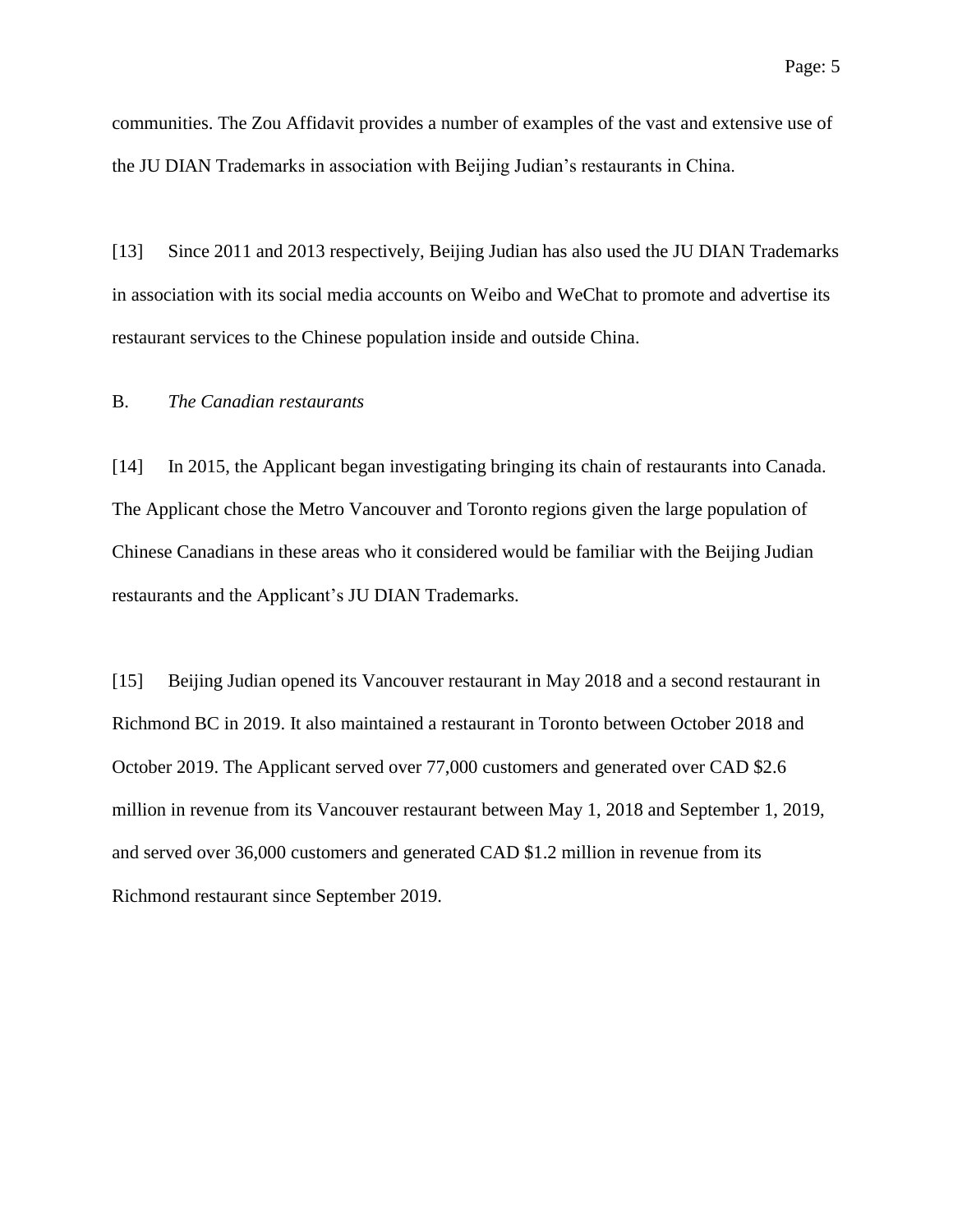

[17] The Applicant filed an application for the Canadian JU DIAN Characters Mark on November 24, 2017.

C. *The Respondent's activities*

[18] Unbeknownst to the Applicant, on June 27, 2017, the individual Respondent who resides in Richmond BC, had already applied to register the JU DIAN & Design Mark for use in association with "restaurant services; take-out restaurant services" and "beer" based on proposed use. Around the same time, the Respondent also applied, based on proposed use, to register the trademarks of other restaurant chains in China, including Gangli Restaurant, Jiang Bian Cheng Wai Kao Quan Yu, Saizeriya, Seahood, and Yuanmai Shanqiu (Withwheat).

[19] On April 21, 2019, the Respondent approached the Applicant about its trademark at the Vancouver Beijing Restaurant. The Sing Affidavit refers, on information and belief, to details of the interaction as follows:

> 5. I am advised by my daughter, Jacqueline Lai, and believe that on or about April 21, 2019, the Respondent showed up at the Vancouver Restaurant and demanded to speak to the owner. My daughter spoke directly with the Respondent, who alleged that Beijing Judian stole his trademark. When she informed the Respondent that the JUDIAN Trademarks were originally created and used by Beijing Judian for its restaurant chains in China and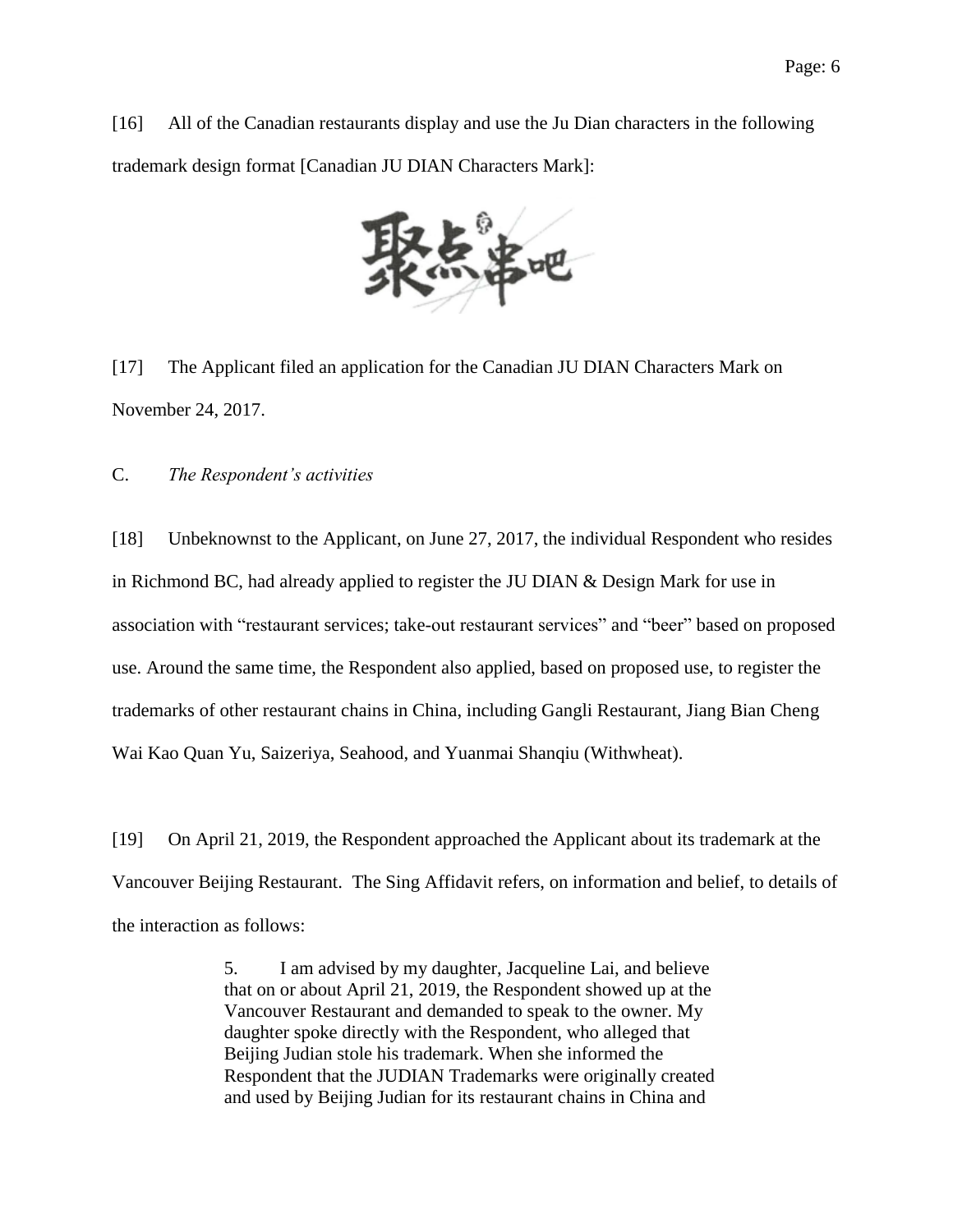Canada, the Respondent insisted that he did not care about the Chinese trademarks and that he had the paperwork in Canada. She asked the Respondent to leave his contact details and details of the paperwork he was talking about at the store so she could review them.

[20] Shortly after the meeting, on April 25, 2019, the Respondent filed a declaration of use for the JU DIAN & Design Mark, which was then issued on the same day.

[21] On May 1, 2019, Mr. Sing arranged a further meeting with the Respondent at the Vancouver Beijing Judian restaurant. Mr. Sing states that during the meeting, the Respondent "demanded CAD \$1,500,000 for Beijing Judian to acquire use of the JU DIAN Trademarks and refused to concede his ownership rights". The request for payment was refused.

[22] On May 8, 2019, the Respondent sent a letter to Ms. Zou's cofounder, Mr. Zhang Lin, alleging that Beijing Judian's restaurants used his trademarks without his permission and infringed his copyright in Canada. The Respondent stated that he would contact the "registry department" and the Canadian Revenue Agency if the Applicant did not stop using the JU DIAN Trademarks within one week.

[23] On June 28, 2019, the Applicant wrote to the Respondent with its own cease and desist letter, demanding that the Respondent cease all use of the Applicant's marks and abandon the JU DIAN & Design Mark. After subsequent follow-up correspondence, the Respondent replied, denying the demands and reasserting his JU DIAN & Design Mark.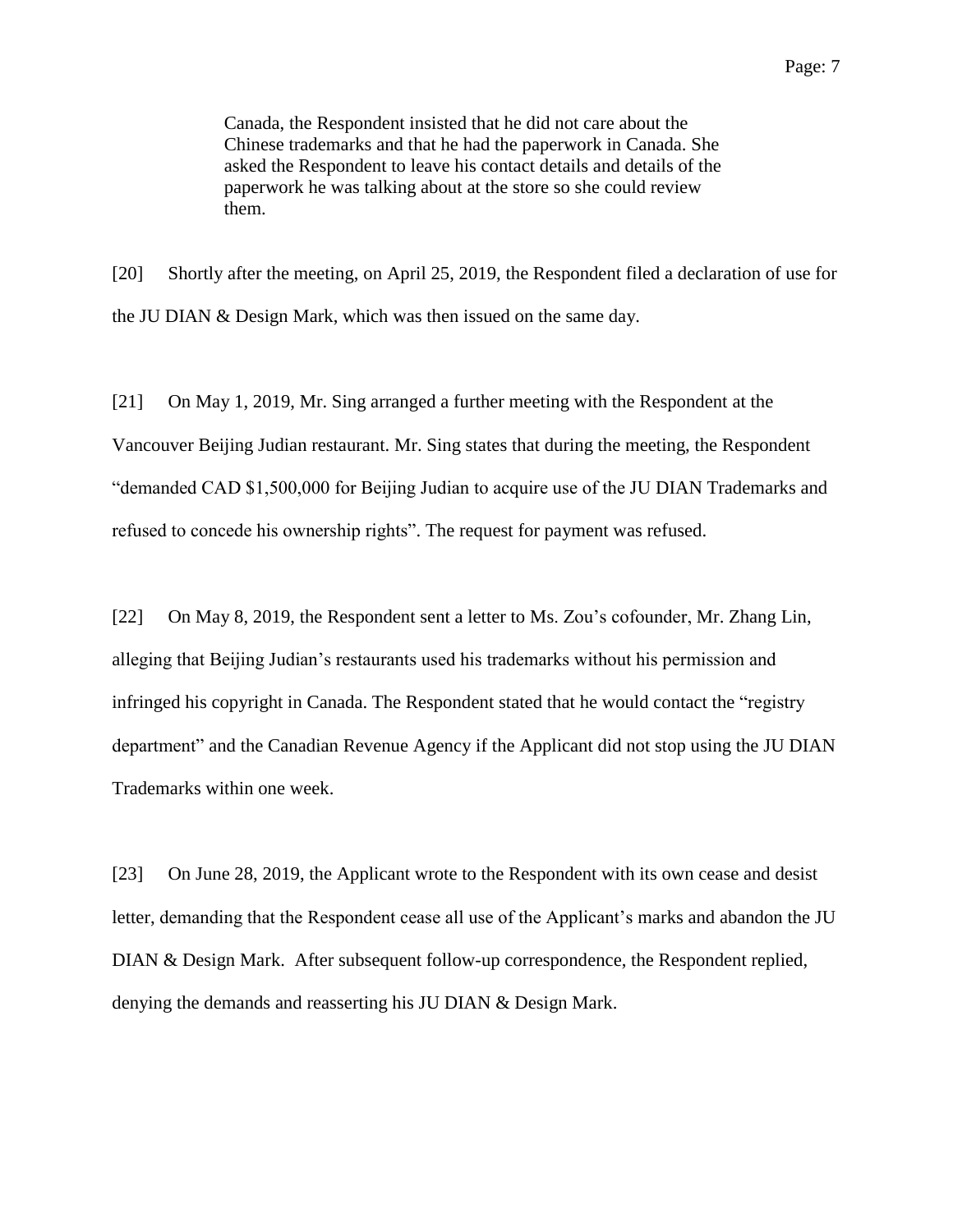[24] On June 3, 2019, the Applicant became aware of an advertisement for the sale of the registration of the JU DIAN & Design Mark on a BC online marketplace news website and messageboard, VanSky: www.vansky.com. The Applicant arranged to have a contact make inquiries into the purchase of the mark. In response to the inquiry, the Respondent proposed that the contact pay \$100,000 a year to license the registration and open a franchise of the restaurant. The text message stated that:

> \$100,000 a year is merely one person's salary, no other service fees. You won't find another franchise as low as this price. If you open a store with no reputation, you'll lose even more money [than my asking price]. You can search JuDian Chuan Ba on Baidu and you will see how many stores are in Beijing. Anyone in the industry knows powerful brands attract customers. If you are interested, contact me.

[25] In October 2020, the Respondent opposed the Applicant's application to register the Canadian JU DIAN Characters Mark. Its statement of opposition argued that the Canadian JU DIAN Characters Mark was not distinctive because it was the same as the Respondent's JU DIAN & Design Mark.

II. Issues

- [26] The following issues are raised by this application:
	- 1. Should the registration for the JU DIAN & Design Mark be declared invalid and expunged from the Register?
	- 2. Was the JU DIAN & Design Mark obtained in bad faith contrary to paragraph 18(1)(e) of the TMA or otherwise invalid under paragraphs 18(1)(b) or 18(1)(d) of the TMA?
	- 3. Do the Respondent's actions constitute passing off under subsection 7(b) of the TMA and at common law?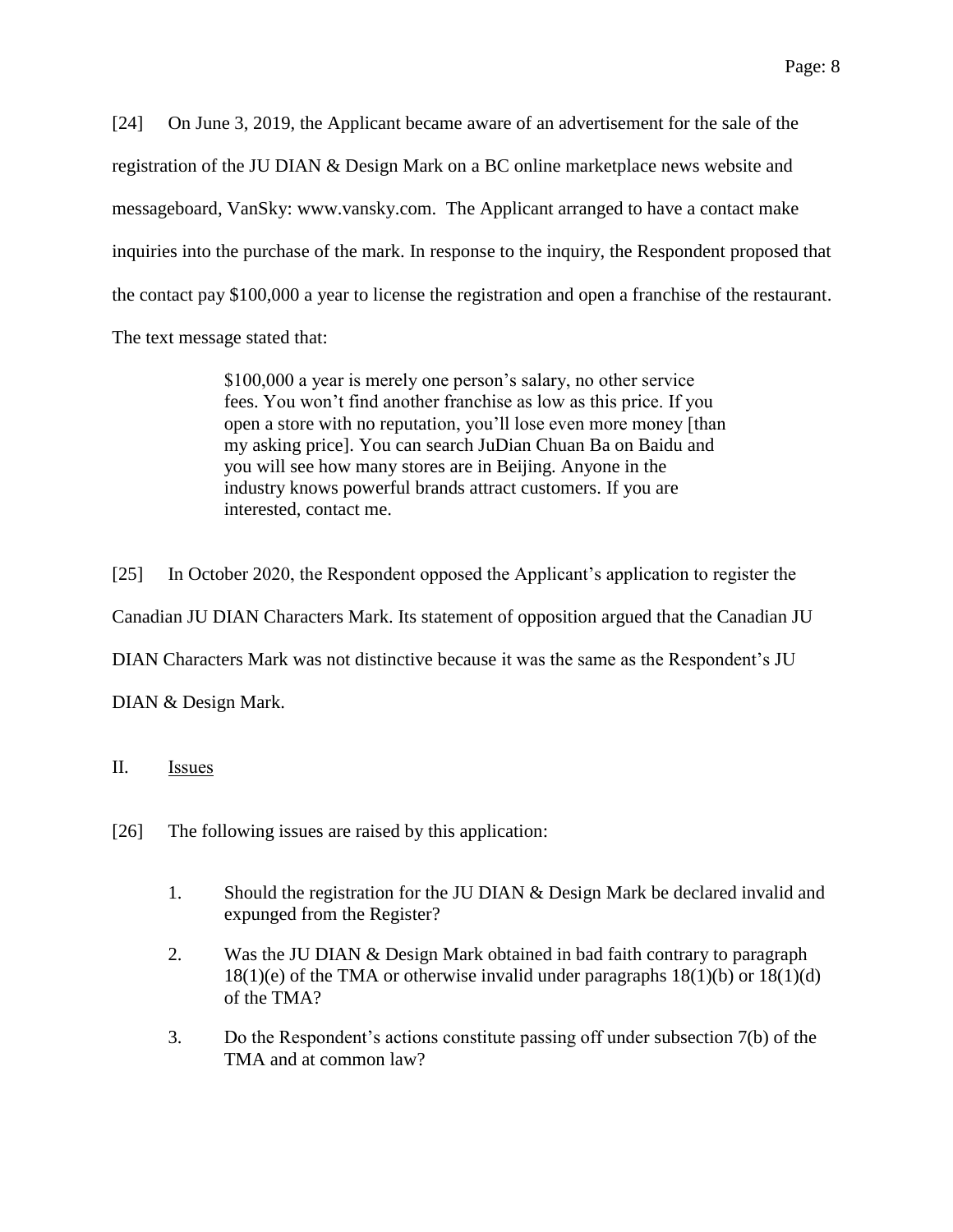4. Is the Applicant entitled to an injunction and damages, and if so, in what quantum?

#### III. Analysis

A. *Should the registration for the JU DIAN & Design Mark be declared invalid and expunged from the Register?*

[27] Subsection 57(1) of the TMA provides the Federal Court with exclusive jurisdiction on the application of the registrar, or of any person interested, to strike out an entry on the Register on the ground that at the date of application the entry does not accurately express or define the existing rights of the person appearing to be the registered owner of the trademark.

[28] Pursuant to section 2 of the TMA, a "person interested" is defined as including a person who is affected, or reasonably believes that they may be affected, by an entry on the Register.

[29] As the Applicant of the Canadian JU DIAN Characters Mark, which has been opposed on the basis of the JU DIAN & Design Mark, and as the owner of the JU DIAN Trademarks, the Applicant is a person interested for the purpose of subsection 57(1) of the TMA.

(1) Was the JU DIAN & Design Mark obtained in bad faith contrary to paragraph  $18(1)(e)$  of the TMA

[30] Pursuant to paragraph  $18(1)(e)$  of the TMA, a registration for a trademark may be invalidated if "the application for the registration was filed in bad faith". Paragraph 18(1)(e) of the TMA was introduced in Bill C-86 as part of section 218 of the *Budget Implementation Act No. 2*, SC 2018, c 27. A definition of "bad faith" was not introduced along with the provision. The purpose of s. 18(1)(e), along with its corresponding opposition ground, was described in the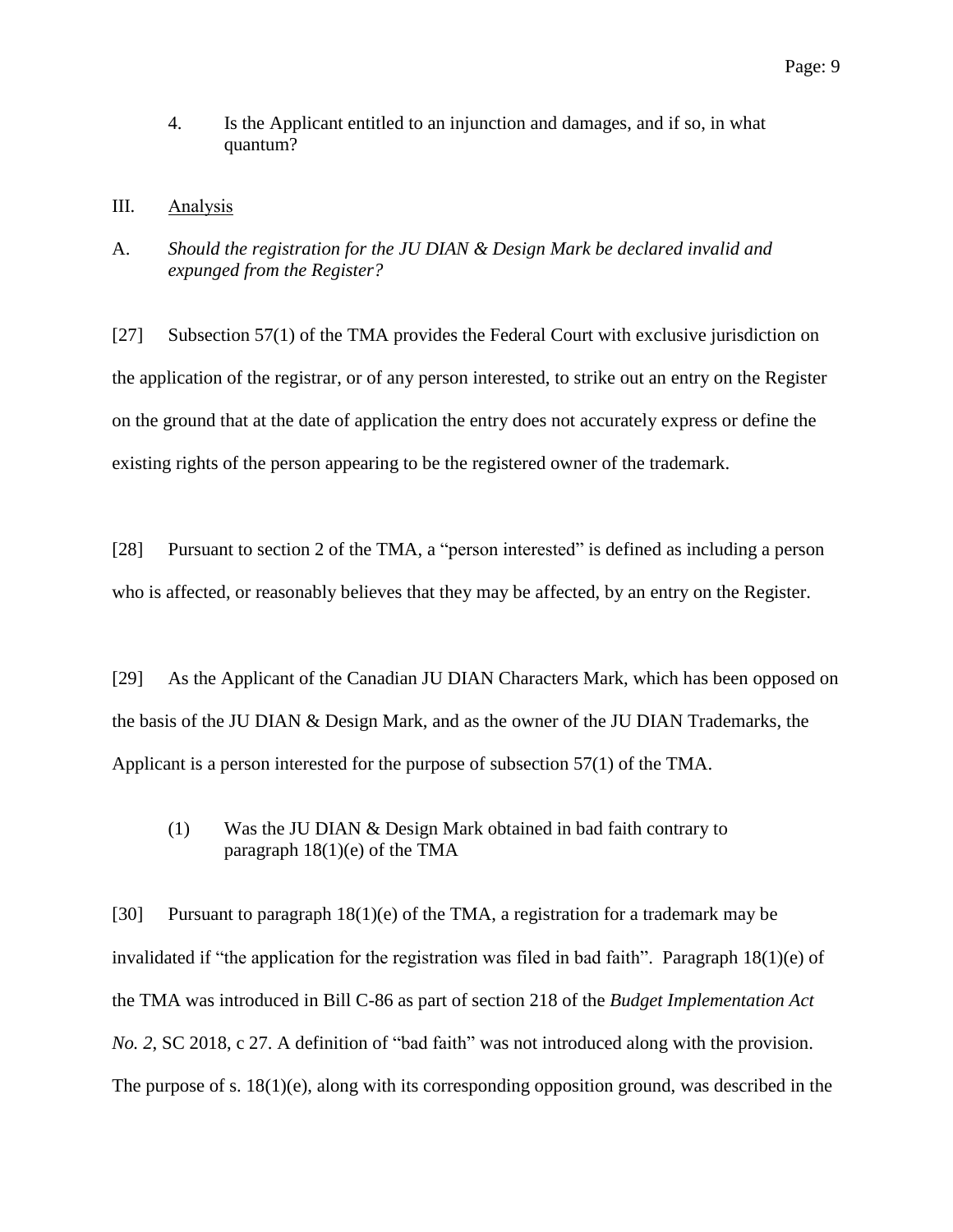Legislative Summary Publication No 42-1-C86-E, 14 December 2018, at section 2.5.7.2, Subdivision B: Amendments to the Trade-marks Act as aiming to "hinder the registration of a trade-mark for the sole purpose of extracting value from preventing others from using it."

[31] Similar comments were made during the final reading of Bill C-86, where the proposed amendments to the TMA were described at the time as seeking to "prevent the abusive use of the trademark regime, such as by applying for registration with the sole intention of seeking remuneration from the legitimate owner of the trademark" (Bill C-86, 3rd reading, *House of Commons Debates*, 42-1, No 361 (29 November 2018) at 1155 (Hon Dan Ruimy)).

[32] As a newer provision, paragraph 18(1)(e) has only been considered to a limited extent in Canadian jurisprudence: *Norsteel Building Systems Ltd v Toti Holdings Inc*, 2021 FC 927; *YIWU Thousand Shores E-Commerce Co Ltd v Lin*, 2021 FC 1040; *Advanced Purification Engineering Corporation DBA APEC Water Systems v iSpring Water Systems LLC*, 2022 FC 388. The Applicant asserts that Canadian jurisprudence referring to bad faith prior to the introduction of paragraph 18(1)(e) remains applicable with the caveat that bad faith conduct is now, on its own, sufficient to ground expungement as an express statutory basis for invalidity. It refers to *Cerverceria Modelo, SA de CV v Marcon*, [2008] TMOB No 131 [*Cerverceria*] and *Julia Wine Inc v Les Marques Metro, SENC*, 2016 FC 738 [*Julia Wine*], which were decisions arising from opposition proceedings based on subsection 30(i) of the TMA. That provision required "a statement that the applicant is satisfied that he is entitled to use the trade-mark in Canada in association with the goods or services described in the application". Each of these cases involved an applicant's serial filing of applications for well-known marks. At paragraph 36 of ,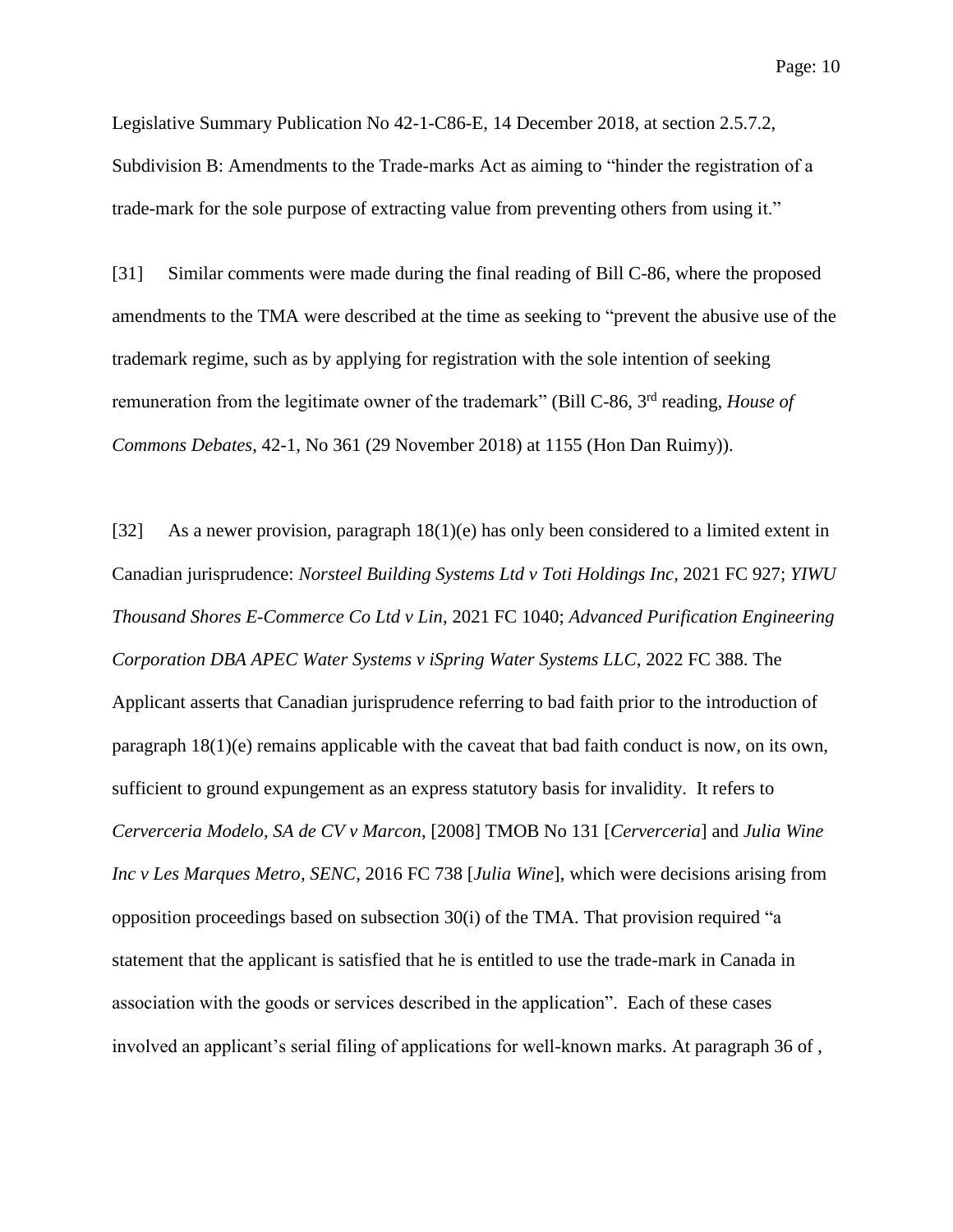*Cerverceria*, which is also referenced in *Julia Wine*, the Registrar comments on what might constitute bad faith behaviour:

> I am not aware of any jurisprudence that describes what "bad faith" is in the context of s. 30(i). While I am not sure whether this term applies in present circumstances, I question how any reasonable person would be satisfied that he/she was entitled to file trade-mark applications for over 18 arguably well known marks for arguably related wares and/or services. I also question the underlying intent of such an applicant in doing so. In my view, the activity of attempting to coat-tail on the established reputation of so many well known marks should be the type of activity that s. 30(i) is designed to prevent.

[33] The Applicant notes that similar statutory provisions to paragraph 18(1)(e) are also found under EU and UK trademark law and have been adjudicated by the EU and UK courts: *Directive (EU) 2015/2436 of the European Parliament and of the Council of 16 December 2015 to approximate the laws of the Minister of the Member States relating to trade marks*, [2015] OJ, L 336/8 at art 4(2); *Trade Marks Act,* 1994 (UK), s. 3(6). It refers to this jurisprudence as guidance for interpreting what constitutes bad faith under paragraph  $18(1)(e)$ .

[34] As stated by Professor David Vaver in "Good Faith in Canadian Trademark

Applications," Intellectual Property Journal, 33 IPJ 1, December 2000, [Vaver] at page 1:

The new bar is no doubt inspired by the similar provisions in EU and UK trademark law and also by comparable provisions found in domain name registry rules. The bar vindicates the fundamental legal and moral principle that nobody should benefit from their wrong, which, as applied to trademarks, may be defined as attempting to use registration as a means to gain rights "in an improper manner or for an improper purpose." Not only may cases such as that of the 400-application filer be caught; so too, may less egregious abuses where applicants seek unfairly to interfere with the interests of others instead of merely advancing their own trading interests legitimately.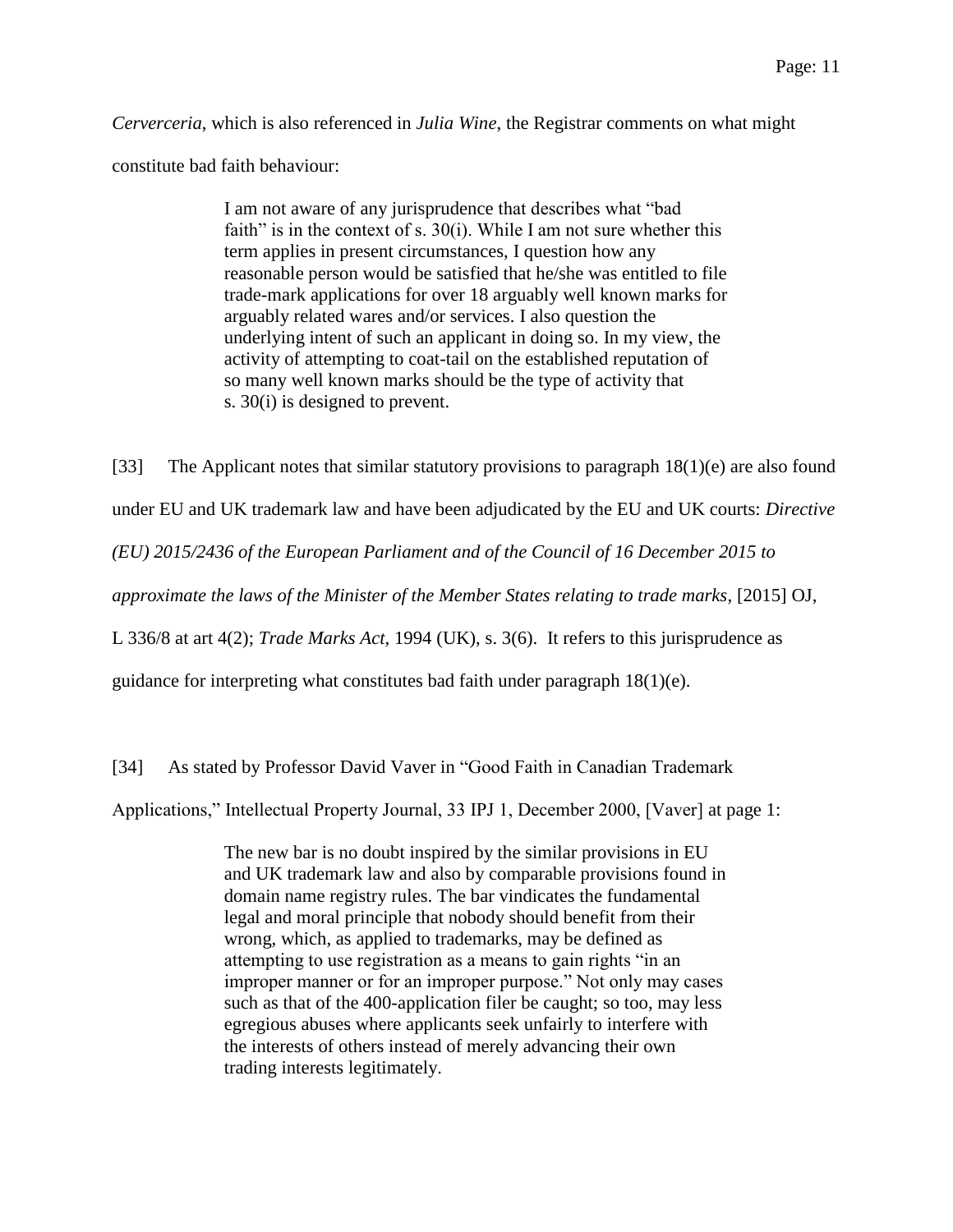[35] Under UK and EU trademark law, bad faith filing of a trademark application is not limited to dishonest conduct on the part of an applicant, but may also include dealings which fall short of the standards of acceptable commercial behaviour as observed by reasonable experienced people in the area being examined: *Walton International Ltd and another v Verweij Fashion BV*, [2018] EWHC 1608 (Ch) [*Walton*] at para 186(ii); *Gromax Plasticulture Ltd v Don & Low Nonwovens Ltd*, [1999] RPC 367 at 379; *Sky plc and other companies v SkyKick UK Ltd and another company*, [2018] EWHC 155 (Ch), at paras 209-210. Assessing the conduct of the applicant involves considering the applicant's subjective intention at the time of filing as determined by reference to the objective circumstances of the particular case: *Chocoladefabriken Lindt & Sprüngli AG v Franz Hauswirth GmbH*, [2009] EUECJ C-529/07 [*Chocoladefabriken*] at paras 41-45; *Walton* at para 186(vi).

[36] Bad faith is generally characterized as a breach of a legal or moral obligation on the part of an applicant towards a third party; however, it is not necessary for there to be contractual or pre-contractual relations between the parties for an application to be made in bad faith: *Walton* at para 187. As stated by N. Dawson in "Bad faith in European trade mark law" [2011] IPQ 229 [Dawson] at 255:

> While the existence of a relevant relationship makes it a relatively straightforward matter to establish bad faith, the absence of such a relationship or indeed of any kind of contact between the parties is by no means fatal: numerous "arm's length" cases of pre-emption have resulted in a finding of bad faith.

The factual matrix of pre-emption generally involves an application for registration of a mark that is identical to an earlier mark registered or simply used by a third party, for the same or similar products. [...]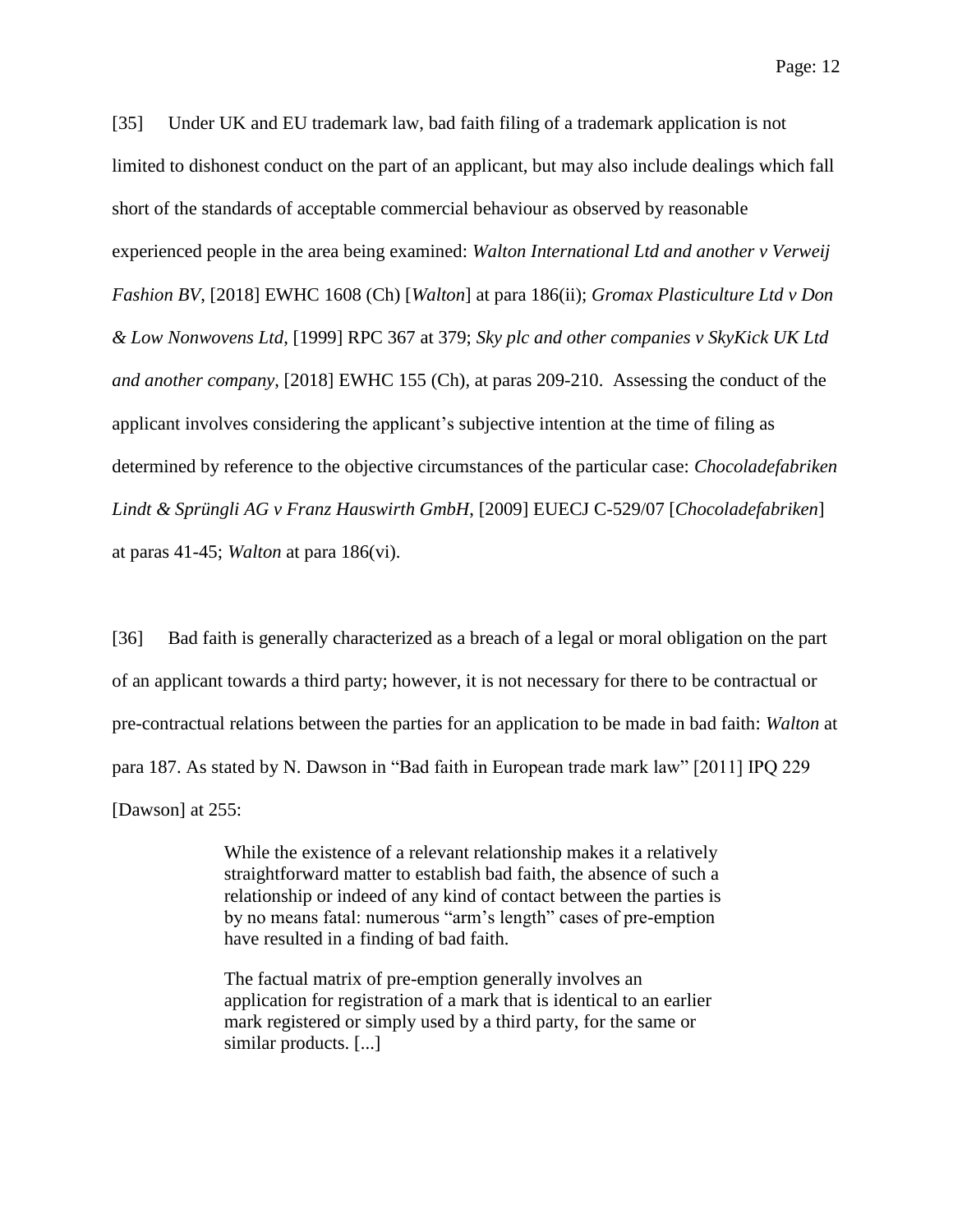[37] Under UK and EU law, bad faith conduct can include applying for registration of a mark without any intention of using it in a legitimate commercial way, where the sole objective is to prevent a third party from entering the market or to interfere with their business (see for example, *Chocoladefabriken* at paras 43-45; *Byford v Oliver*, [2003] EWHC 295 (Ch)). Bad faith may also exist when an applicant seeks or obtains registration of a trademark for use as an instrument of extortion: *Walton* at para 187, referring to *Hotel Cipriani srl v Cipriani (Grosvenor Street)* [2009] EWHC 3031 (Ch) at para 186 which refers to *Melly's Trademark Application (Fianna Fail and Fine Gael Trademarks)*, [2008] RPC 20.

[38] The Applicant asserts and I agree that while the timing of the application is the relevant date for the section 18(1)(e) analysis, later evidence may also be relevant where it helps to clarify the reason for filing the application: *Pentastar Transport Ltd v FCA US LLC*, 2020 FC 367 at para 98.

[39] The Applicant accepts that it has the burden of establishing that the application for the JU DIAN & Design Mark was made in bad faith, which must be proved on a balance of probabilities with clear, convincing and cogent evidence: *FH v McDougall*, 2008 SCC 53 at paras 40, 45-46. However, where there are facts that fall uniquely within the knowledge of the Respondent, circumstantial evidence and inferences from proved facts may be sufficient to establish the objectives of the Respondent at the time of filing, while hearsay evidence and vague conjecture will not: *Beijing Jingdong 360 Du E-Commerce Ltd v Zhang*, 2019 FC 1293 at para 23-24; *Domaines Pinnacle Inc v Les Vergers de la Colline*, 2016 FC 188 at para 68; Vaver at page 6.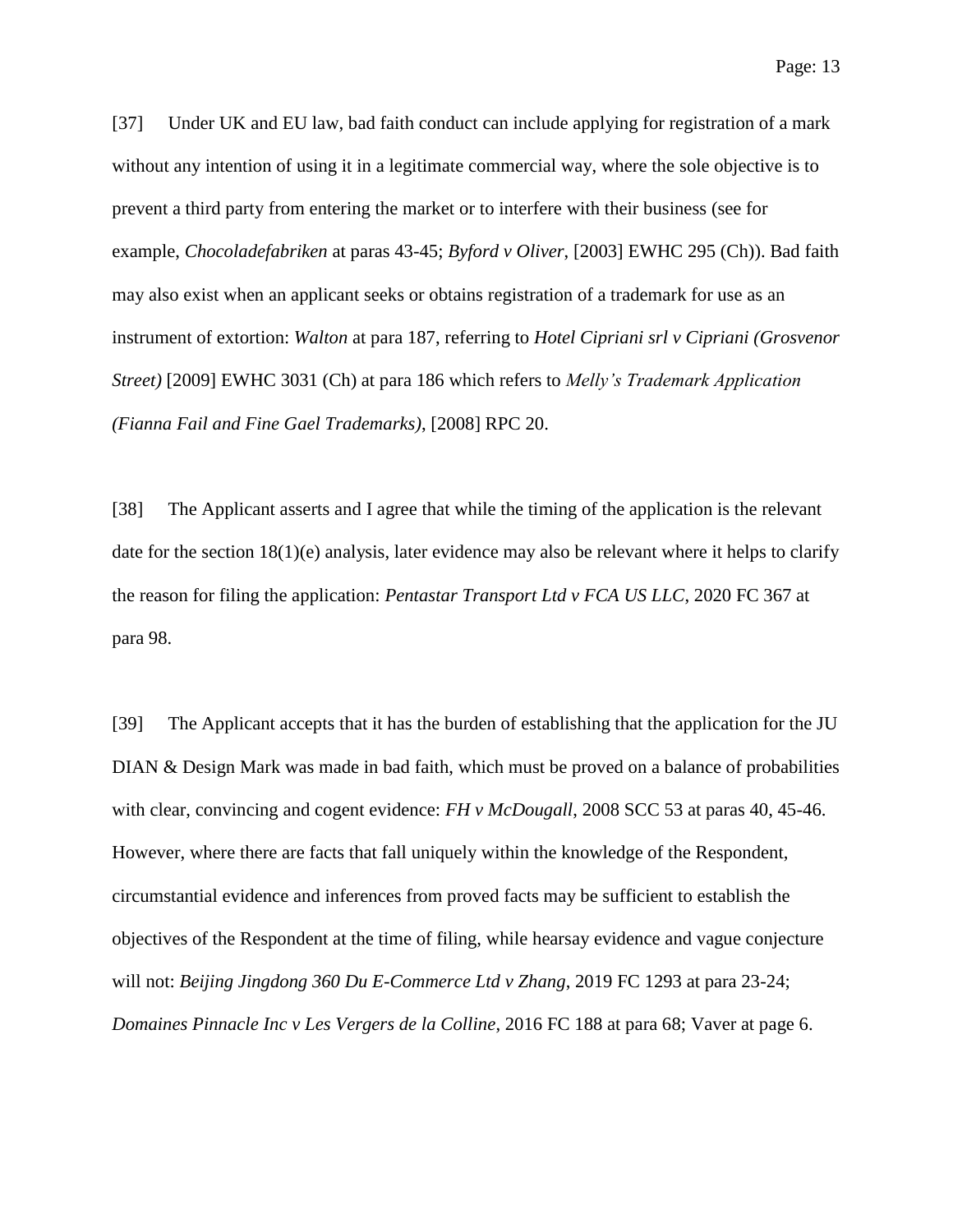Page: 14

[40] The Applicant argues that when the Respondent filed the application to register the JU DIAN & Design Mark, he was manifestly aware of the Beijing Judian restaurants and the reputation associated with the JU DIAN Trademarks in China and with the Chinese-Canadian community in Richmond, Vancouver and Toronto. It contends that the Respondent never had a legitimate commercial intention to use the JU DIAN & Design Mark, but instead sought to obtain the registration to benefit from the Applicant's reputation and to extort money from the sale of the mark.

[41] The JU DIAN & Design Mark is a direct reproduction of the Applicant's Combination Mark and incorporates the Ju Dian characters, Partybase mark and Circles Design used in association with the Applicant's restaurants in China. I agree with the Applicant that it is implausible to contemplate that the Respondent could have created this same original design on his own. Rather, it can be logically inferred that the Respondent intended to obtain registration for the same mark that he knew was associated with the Beijing Judian restaurants in China.

[42] The intentional filing of an application for the Applicant's mark in and of itself, however, is not sufficient to invalidate the JU DIAN & Design Mark. As acknowledged by the Applicant, there may be a legitimate basis to obtain a registered trademark in Canada for the same mark that is registered and used by a third party elsewhere where there is no reputation for the third party's mark in Canada: *USA PRO IP Limited v Courtaulds Textiles America Inc*., 2018 TMOB 90 at para 21; *Santa Barbara Restaurant Group Inc v Veto*, 2014 TMOB 286 at para 31-33; *Bousquet v Barmish Inc*, [1991] FCJ No 340, 1991 CarswellNat 878 (WL) at para 29 (FCTD); aff'd [1993] FCJ No 34, 46 CPR (3d) 510 (FCA).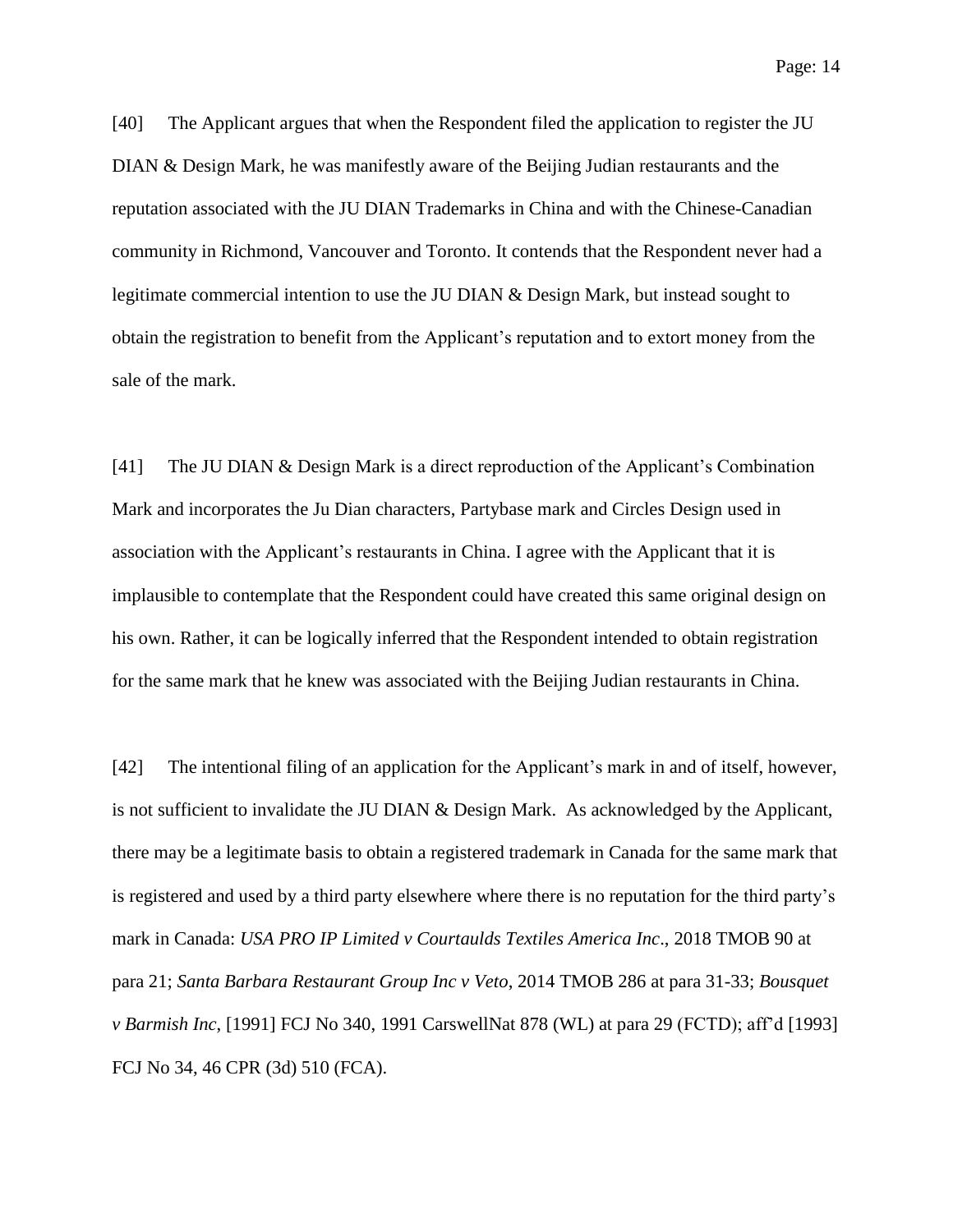[43] This is consistent with comments made in Dawson at page 257 with reference to the approach taken to an allegation of bad faith in the EU:

> The establishment of an a priori right attracting some level of legal protection seems essential to the use of bad faith as trade mark law's "inbuilt unfair competition rule" and fundamental to the application of the "abuse of rights" approach described earlier, now two of the guiding forces within Community discourse on bad faith. In the absence of such an earlier right, it is difficult to see how the applicant's behaviour could be considered unfair, abusive or *mala fide*.

[44] In this case, however, there is sufficient evidence from the Zou and Sing Affidavits and the Respondent's own actions to establish that the Applicant had some reputation amongst at least the Chinese Canadian population in BC at the time of filing the application of the JU DIAN & Design Mark. Ms. Zou speaks of her personal knowledge of Canadian residents visiting the Beijing Judian restaurants in China. Similarly, Mr. Sing speaks generally to his personal knowledge of awareness of the JU DIAN Trademarks amongst Chinese-Canadians living in Vancouver, Richmond and in Toronto. The Zou affidavit also refers to marketing and promotion through the Applicant's WeChat and Weibo accounts directed at the Chinese population, including those outside China.

[45] The Respondent indicates his awareness of the reputation in the Applicant's JU DIAN Trademarks in his text message to the proposed purchaser wherein he references the Applicant's Beijing restaurants and the reputation in the Ju Dian characters and the JU DIAN brand. This evidence when taken together with the objective circumstances are in my view telling of the Respondent's intention to use the reputation in the JU DIAN Trademarks to his economic advantage.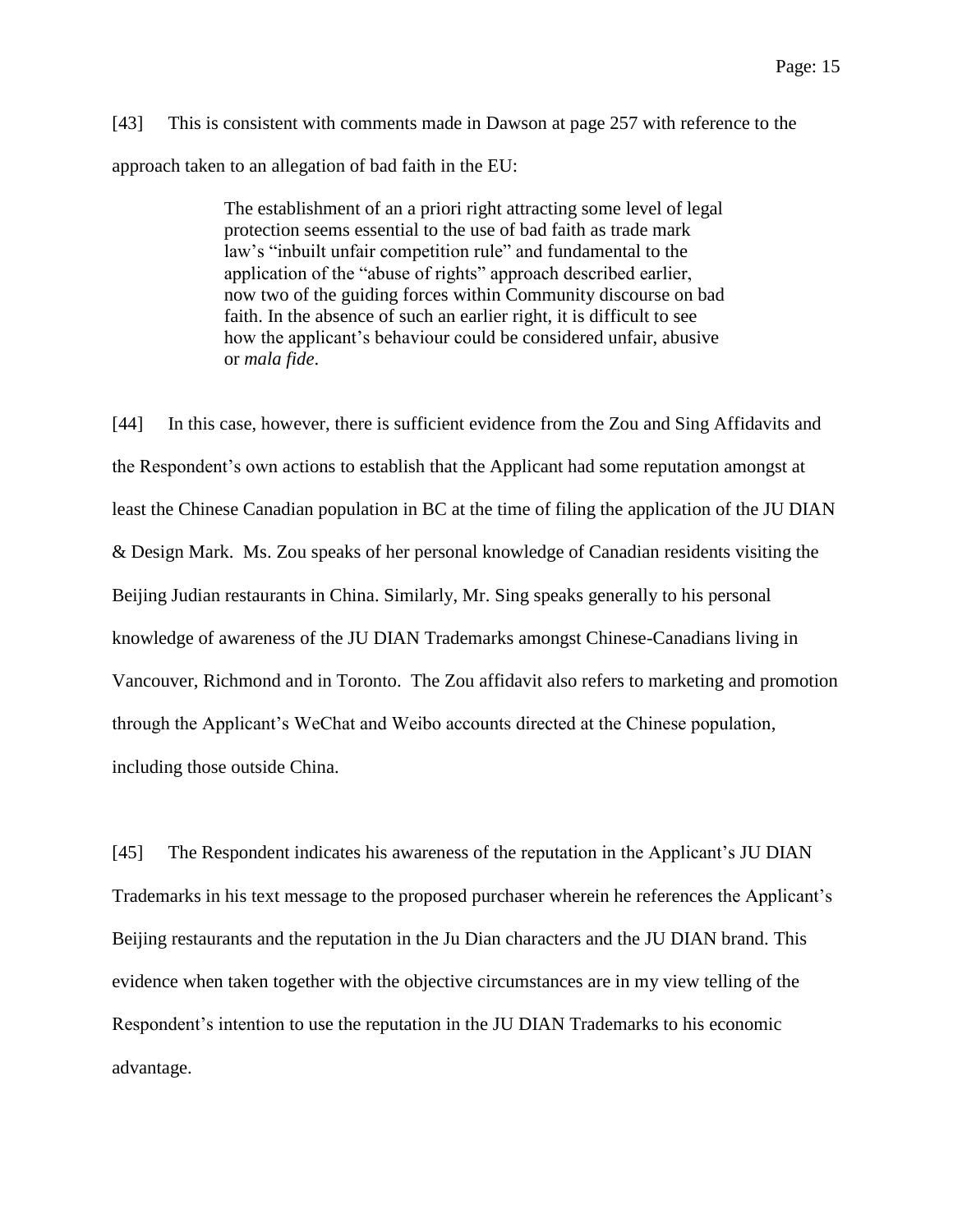Page: 16

[46] The evidence indicates that the Respondent registered the JU DIAN & Design Mark with the intention of extorting money from the Applicant or using the Applicant's reputation in the JU DIAN Trademarks to obtain money from others. One week after the JU DIAN & Design Mark was registered the Respondent approached the Applicant to purchase the mark for \$1,500,000; a cost well above any cost associated with obtaining the mark. When the Applicant refused to purchase the mark, the Respondent made threats against the Applicant's business. He later resorted to placing a public advertisement on VanSky, offering the trademark registration for sale, and subsequently in correspondence with a would-be purchaser to franchise rights for \$100,000 a year. The Respondent's correspondence with the proposed purchaser of the JU DIAN & Design Mark relied on the reputation in the Applicant's restaurants as a means to justify the significant cost requested to license the mark.

[47] The Applicant asserts that these actions must be considered together with the evidence of similar trademark filings made by the Respondent around the same time. These filings were for other trademarks associated with different Chinese restaurants for which the Respondent has no known affiliation. All of these applications were filed based on proposed use. The Applicant asserts that this pattern of activity indicates that the Respondent filed the application for the JU DIAN & Design Mark without a legitimate commercial purpose. I agree.

[48] UK Courts have held that an inference of bad faith may be rebuttable where there is registration of a trademark associated with a well-known brand by an applicant with no connection to the brand. However, where an applicant has engaged in a pattern of acquiring multiple such registrations, rebutting the inference of bad faith becomes significantly more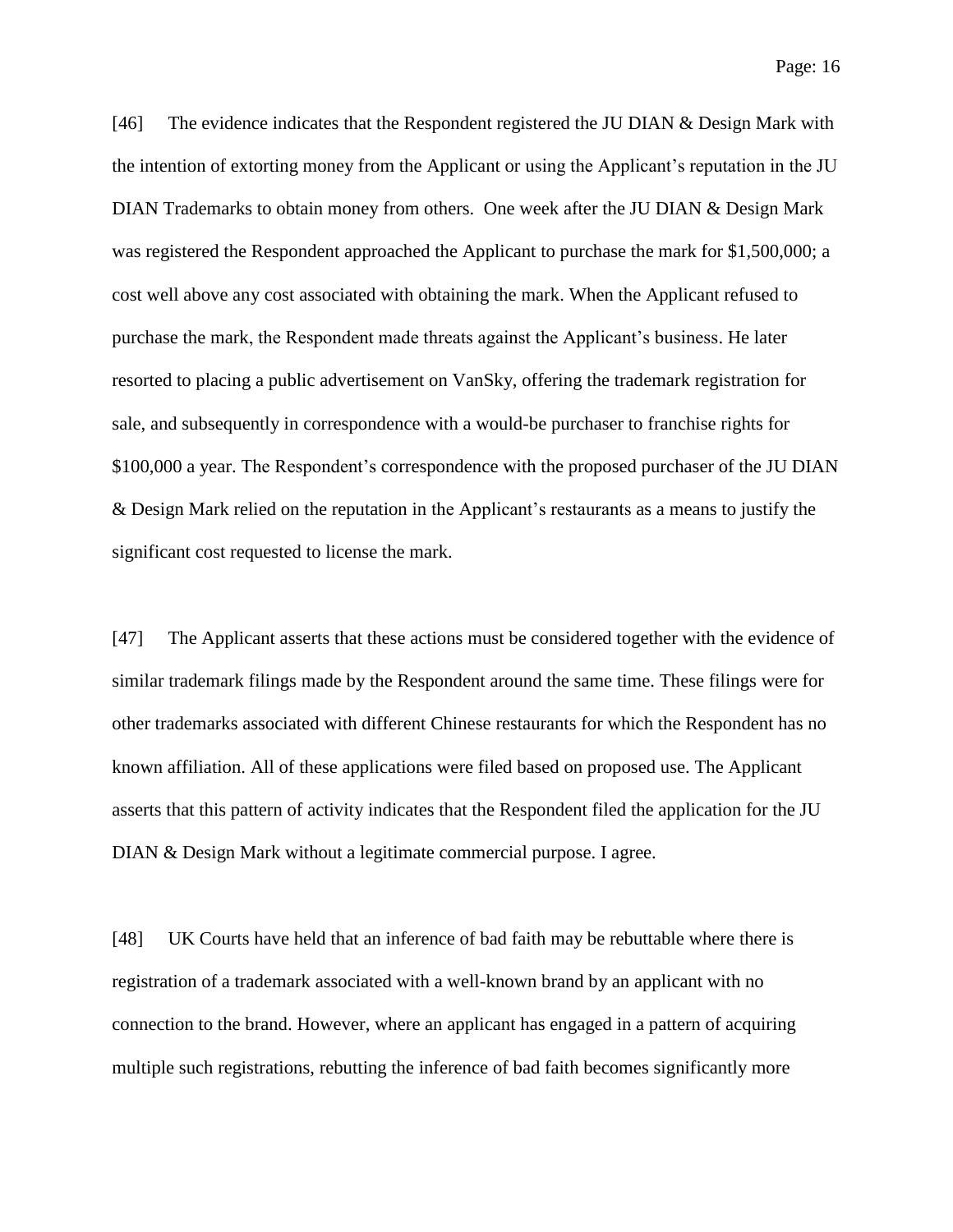Page: 17

difficult: *Trump International Limited v Dttm Operations LLC*, [2019] EWHC 769 (Ch) at paras 46-48.

[49] The application for the JU DIAN & Design Mark was based on proposed use. While a declaration of use was subsequently filed by the Respondent on April 25, 2019, there is no evidence in the record of the Respondent's use of the JU DIAN & Design Mark for a commercial purpose. The only use is in the advertisement to sell the mark on VanSky. Ms. Zou indicates in her affidavit that the Applicant made diligent efforts but was unable to find any use of the JU DIAN & Design Mark by the Respondent in association with its registered goods and services, or any good and services at all. The Applicant argues that this omission is striking as the Respondent knew that the validity of his mark was in issue, yet chose not to file any evidence.

[50] Indeed, there is no evidence from the Respondent to rebut the inference created by the circumstantial evidence or to indicate any intention to use the JU DIAN & Design Mark as a trademark in association with its own restaurant services. Rather, all evidence points to the Respondent's intention of using the JU DIAN & Design Mark to extort money from the Applicant, or to obtain money from others. As held in *HomeAway.com, Inc v Hrdlicka*, 2012 FC 1467 [*HomeAway*] at paragraph 37, this type of activity should not be condoned or encouraged:

> [37] The correspondence by e-mail and otherwise, not only that found at Exhibit Q to the Dickey affidavit, but also attached to the two affidavits of Hrdlikca, show that Hrdlicka was endeavouring to sell his registration to HomeAway for a large sum of money and/or for employment or royalties. I find that Hrdlicka, in filing the application for registration, had no *bona fide* intent of using it in a legitimate commercial way in Canada. His intent was to extort money or other consideration from HomeAway. Such activity should not be condoned or encouraged.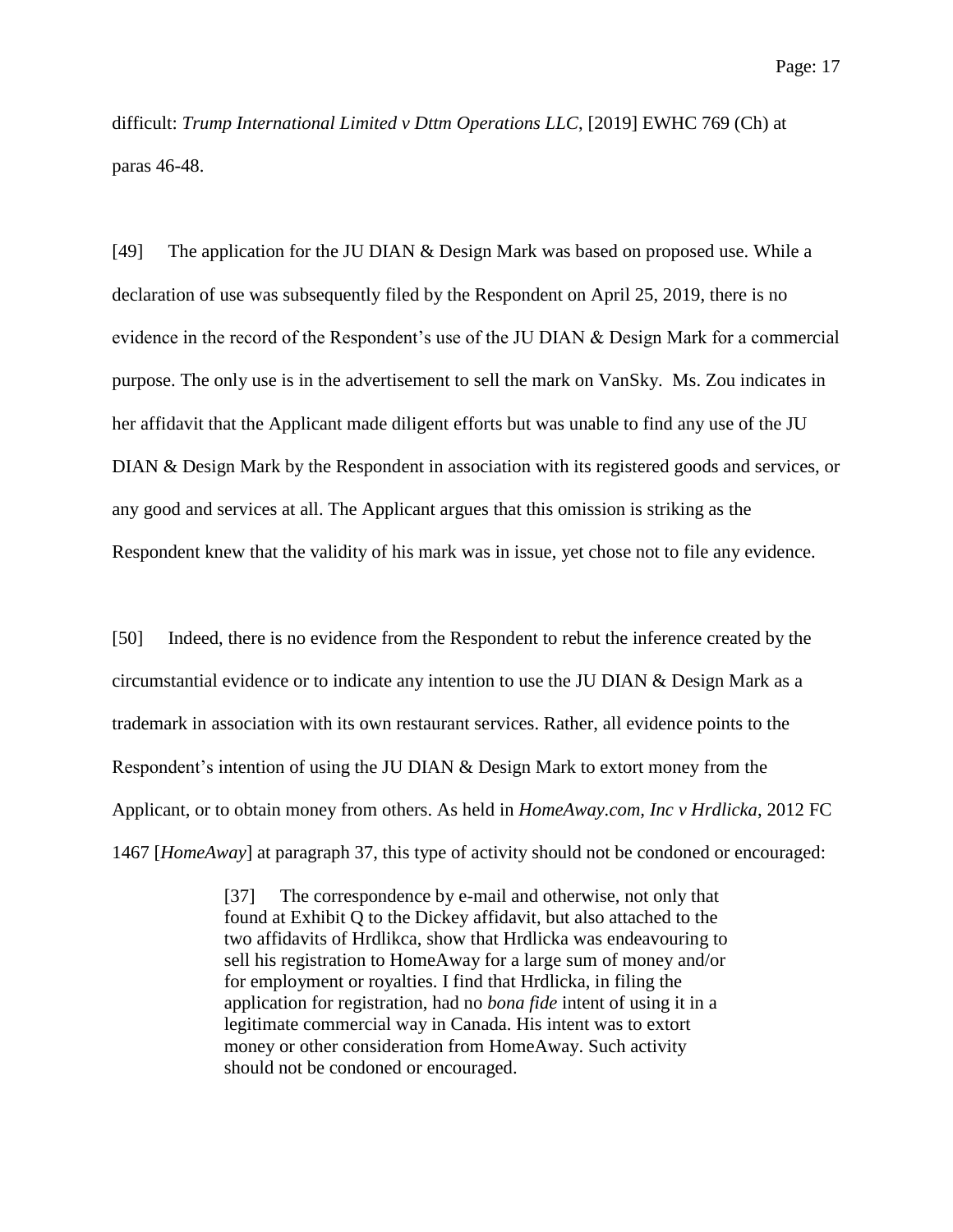[51] I agree with the Applicant. The evidence demonstrates that the Respondent registered the JU DIAN & Design Mark without a legitimate commercial purpose. In my view, the circumstances here constitute bad faith and the registration for the JU DIAN & Design Mark should be found invalid and expunged accordingly.

[52] As I have found that the registration for the JU DIAN & Design Mark is invalid under subsection  $18(1)(e)$ , I need not go on to consider subsections  $18(1)(d)$  and  $18(1)(b)$ .

[53] The Applicant, however, has also requested an injunction and damages for passing off under section 7(b) of the TMA or at common law. While the use of a registered trademark is an absolute defence to an action in passing off (*Remo Imports Ltd v Jaquar Cars Limited*, 2007 FCA 258 at para 111), in view of my finding on subsection  $18(1)(e)$ , such defence is no longer applicable. As such, an analysis of the passing off allegation follows.

## B. *Do the Respondent's actions constitute passing off under subsection 7(b) of the TMA and at common law?*

[54] To establish that there has been passing off either at common law or under subsection 7(b) of the TMA*,* the Applicant must establish three elements: (1) that it possesses goodwill in its trade-marks; (2) that the Respondent deceived the public by misrepresentation; and, (3) that the Applicant suffered actual or potential damage through the Respondent's actions: *Kirkbi AG v Ritvik Holdings Inc*, 2005 SCC 65 at para 66; *Ciba-Geigy Canada Ltd v Apotex Inc*, [1992] 3 SCR 120 [*Ciba Geigy*] at 132; *Sadhu Singh Hamdard Trust v Navsun Holdings Ltd*, 2016 FCA 69 at para 20.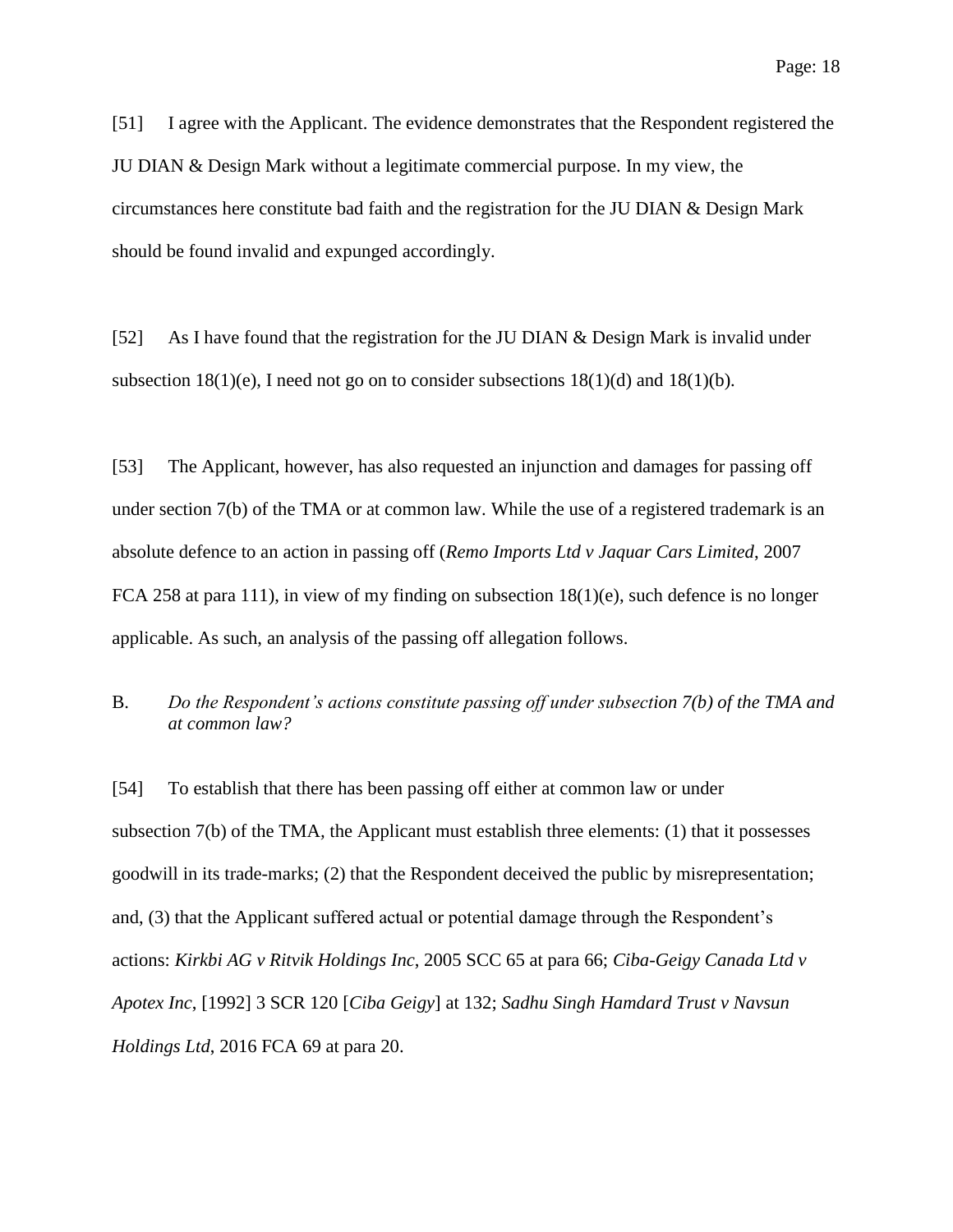[55] Leaving aside the issue of whether the Applicant possesses goodwill in Canada in association with its trademarks, in my view the Applicant cannot succeed on the issue of passing off as at least the second part of the passing off test has not been met.

[56] The second element of the passing off analysis requires the Applicant to establish a misrepresentation by the Respondent to the public that causes or is likely to cause confusion between the goods, services or business of the Respondent and the goods, services or business of the Applicant. As stated in *Ciba-Geigy* at page 132, with reference to *Reckitt & Colman Products Ltd v Borden Inc*, [1990] 1 All ER 873 at 880:

> The law of passing off can be summarized in one short general proposition, no man may pass off his goods as those of another. More specifically, it may be expressed in terms of the elements which the plaintiff in such an action has to prove in order to succeed. These are three in number. First, he must establish a goodwill or reputation attached to the goods or services which he supplies in the mind of the purchasing public by association with the identifying "get-up" (whether it consists simply of a brand name or a trade description, or the individual features of labelling or packaging) under which his particular goods or services are offered to the public, such that the get-up is recognised by the public as distinctive specifically of the plaintiff's goods or services. Second, he must demonstrate a misrepresentation by the defendant to the public (whether or not intentional) leading or likely to lead the public to believe that goods or services offered by him are the goods or services of the plaintiff... Third, he must demonstrate that he suffers or, in a quia timet action, that he is likely to suffer damage by reason of the erroneous belief engendered by the defendant's misrepresentation that the source of the defendant's goods or services is the same as the source of those offered by the plaintiff. [emphasis removed]

[57] Inherent in the second part of the analysis is that a misrepresentation has been made to the public in commerce associated with the sale, offering for sale or advertisement of goods and/or services. While the nature of the misrepresentation may take on different forms (*TFI*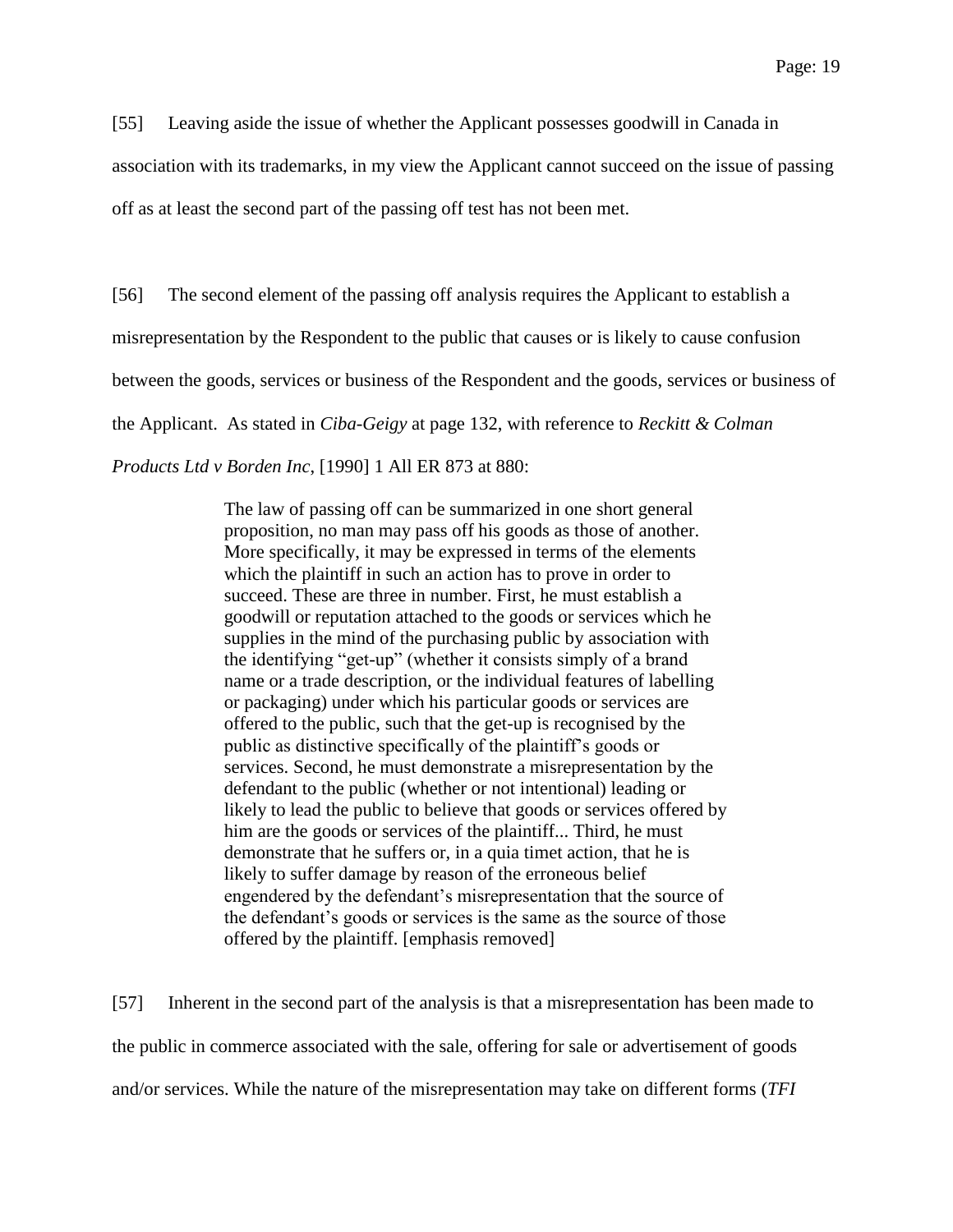*Foods Ltd v Every Green International Inc*, 2021 FC 241 at paragraph 51; *Ark Innovation Technology Inc v Matidor Technologies Inc*, 2021 FC 1336 at para 69), confusion, or the potential for confusion, arising from the misrepresentation must be established in the marketplace amongst the relevant purchasing public.

[58] In this case, as admitted by the Applicant, there has been no commercial use of the JU DIAN & Design Mark by the Respondent. The only use of the mark is its advertisement for sale on VanSky.

[59] The Applicant asserts that there is a threat of use on a *quia timet* basis given the Respondent's registration and attempts to find licensees to use the mark. However, I do not consider the one-on-one exchange in the text message in response to the VanSky inquiry to be sufficient evidence on its own to establish a likelihood of confusion in the marketplace amongst the relevant public. This is particularly so as the message was sent to an anonymous contact associated with the Applicant and arose from an advertisement to sell the JU DIAN & Design Mark on VanSky, and not from the use of the JU DIAN & Design Mark in commerce. Indeed, the advertisement itself did not include any reference to the proposed franchising. The reference to franchising was only in the private text message.

[60] The Applicant refers the Court to the decision in *Law Society of British Columbia v Canada Domain Name Exchange Corporation*, 2004 BCSC 1102 [*Law Society*] at para 23; aff'd 2005 BCCA 535, which referenced the decision in *British Telecom plc v One in a Million Ltd*, [1998] 4 All ER 476, [1997] EWJ No 1599 (QL) (High Ct Just), as authority for the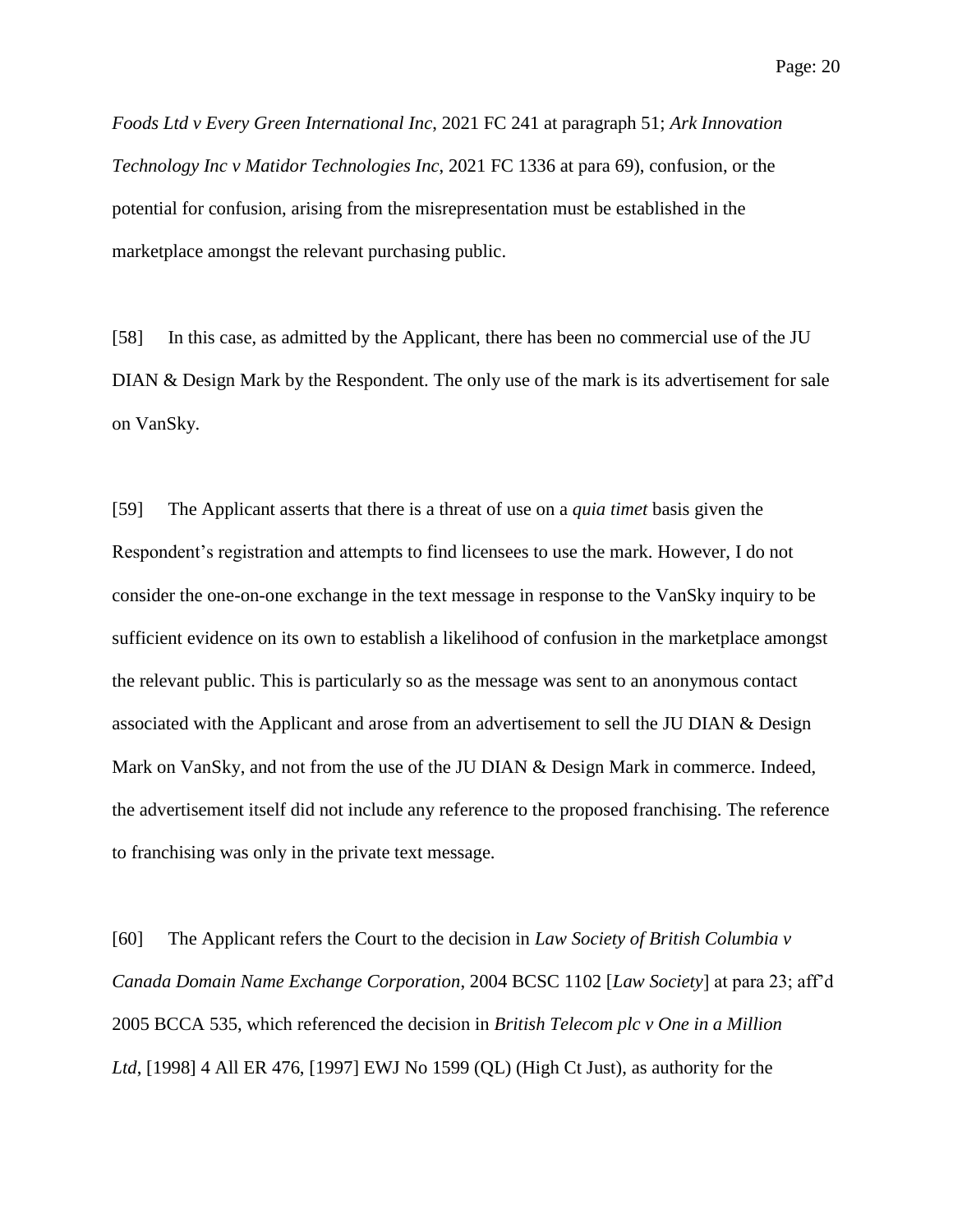Page: 21

proposition that even placing a third party's mark on a domain name registry may be a misrepresentation sufficient on its own to constitute passing off. However, I note that in *Law Society* there was evidence of the domain name being in use to direct traffic to another website (see also *Cabanons Mirabel c Cabanons Fontain Inc*, 2020 QCCS 1419 at paras 3 and 49; *Dentec Safety Specialists Inc v Degil Safety Products Inc*, 2012 ONSC 4721 at paras 1 and 12). To the extent this proposition could be applied to the listing of a trademark on the Trademarks Register, I do not consider this act alone to be sufficient, in this case, to establish confusion or the likelihood of confusion, particularly without any evidence of trademark use by the Respondent.

[61] While I have found that the application for the registration of the JU DIAN & Design Mark was made in bad faith, contrary to paragraph  $18(1)(e)$  of the TMA, there is insufficient evidence before me to conclude that the Respondent has created confusion or the likelihood of confusion in the marketplace as to source of any goods, services or business as there has been no commercial activity or use of the JU DIAN & Design Mark by the Respondent.

C. *Is the Applicant entitled to an injunction and damages, and if so, in what quantum?* 

[62] In view of my finding on the issue of passing off, there is no entitlement to an injunction or compensatory damages.

[63] The Applicant also requests \$15,000 in exemplary damages arising from my finding under paragraph  $18(1)(e)$  of the TMA. It argues such damages should be awarded as a deterrent for the reprehensible conduct of the Respondent in applying for registration of a trademark that it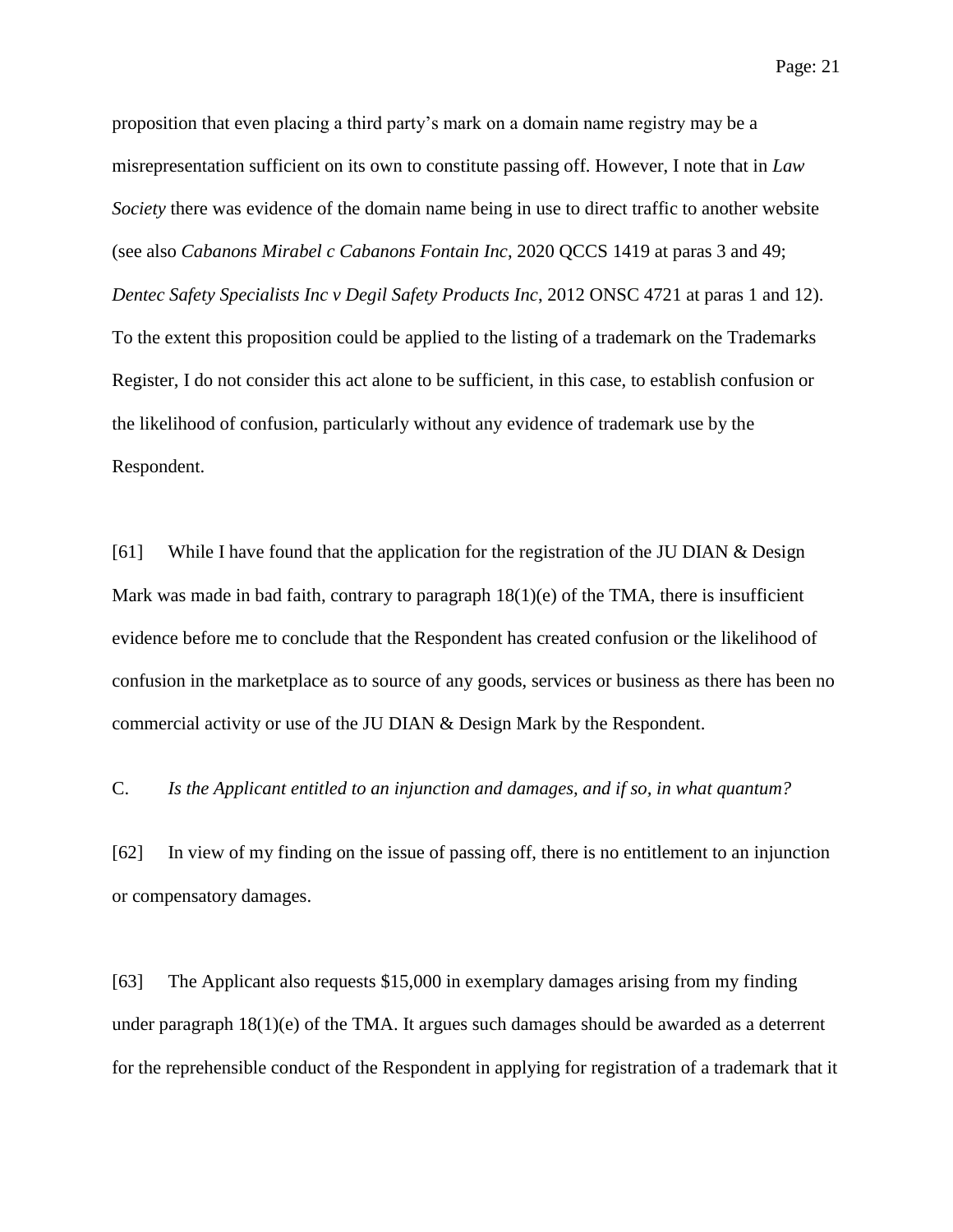did not intend to use for anything other than forcing the hand of the Applicant or taking advantage of unwitting third parties.

[64] In *Sun Life Assurance Company of Canada v Fidler*, 2006 SCC 30 at paragraph 63, the Supreme Court of Canada discussed its decision in *Whiten v Pilot Insurance Co*, 2002 SCC 18, which set out principles governing an award of punitive damages in a breach of contract case. The Supreme Court confirmed that "in addition to the requirement that the conduct constitute a marked departure from ordinary standards of decency, it must be independently actionable". In my view, the same reasoning applies in this case. As the allegations of bad faith are not a separately actionable tort, I find no basis to grant the punitive damages requested.

[65] In my view, expungement of the mark is the appropriate remedy. The Applicant will also be entitled to costs and as requested, will be provided with time to make separate submissions accordingly.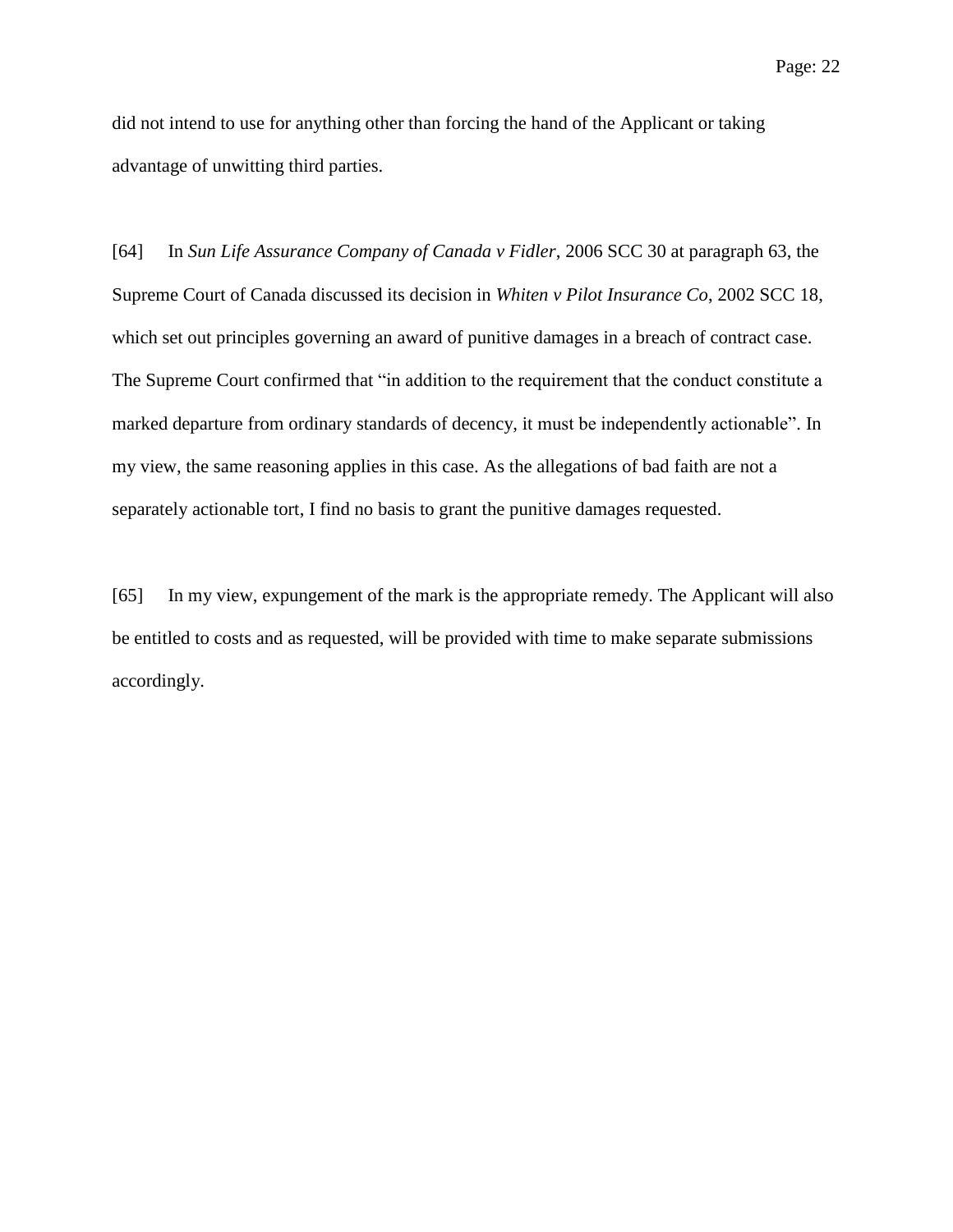### **JUDGMENT IN T-530-21**

### **THIS COURT'S JUDGMENT is that:**

- 1. Canadian Trademark Registration Number TMA1020055 for the trademark JU DIAN & Design is declared invalid and shall be struck by the Registrar from the Canadian Trademarks Register.
- 2. The remainder of the application is dismissed.
- 3. The Applicant shall have thirty (30) days from the date of this decision to provide its submissions as to costs.

"Angela Furlanetto"

Judge